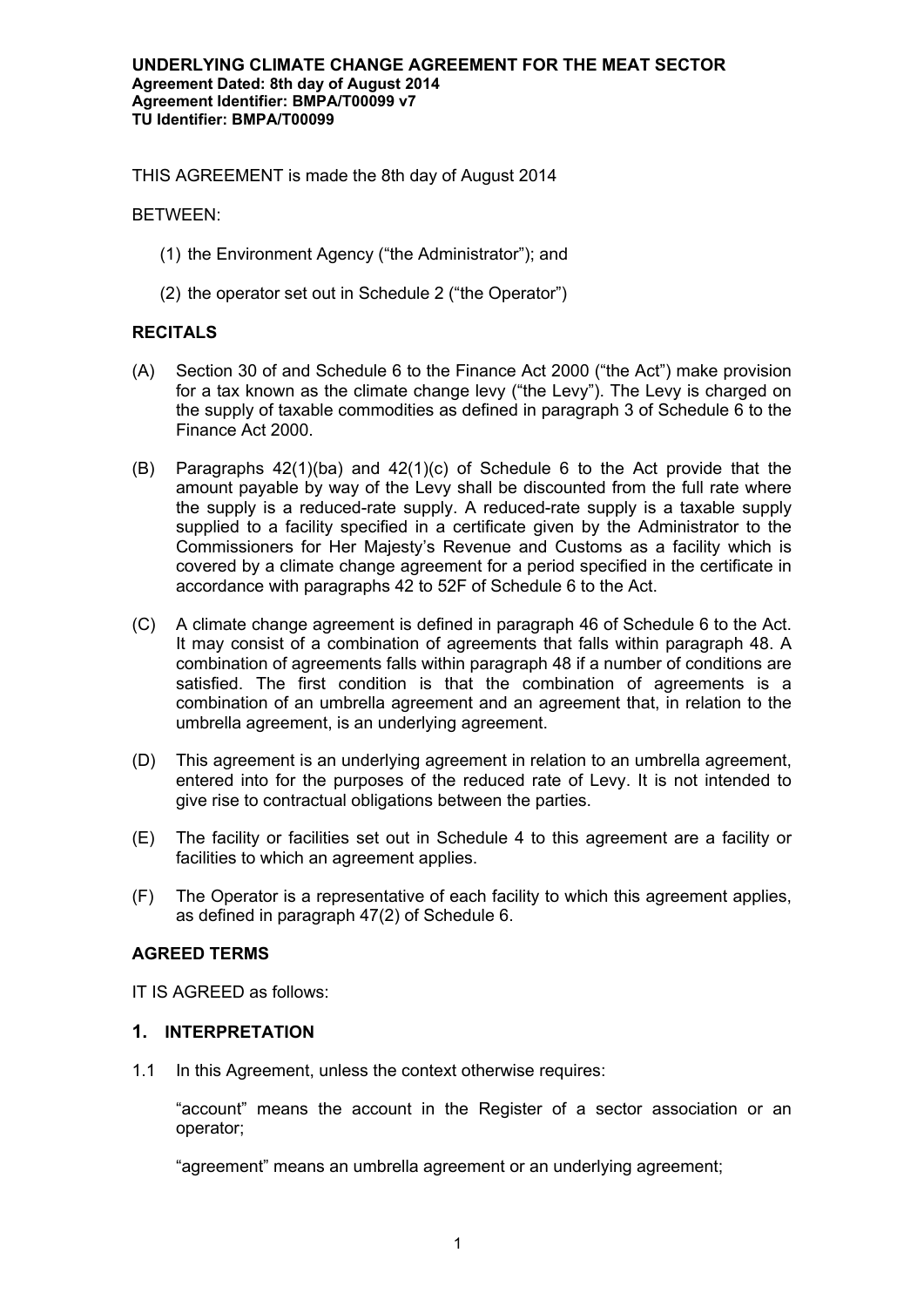"base year" in respect of a target unit which does not include a greenfield facility means a 12 month period agreed between an operator and the administrator, ending prior to the date of an underlying agreement, for which data is supplied by an operator to the administrator prior to the operator entering into the underlying agreement;

"base year" in respect of a target unit which does include a greenfield facility means the 12 month period starting on the date of an underlying agreement";

"buy-out fee" means the fee calculated in accordance with Rule 7;

"certification period" means, any of the following periods:

- $(a)$  $1<sup>st</sup>$  April 2013 to 30<sup>th</sup> June 2015;
- $(b)$  $1<sup>st</sup>$  July 2015 to 30<sup>th</sup> June 2017;
- $(c)$  $1<sup>st</sup>$  July 2017 to  $30<sup>th</sup>$  June 2019;
- $(d)$ 1st July 2019 to  $30<sup>th</sup>$  June 2021; or
- (e) 1 1st July 2021 to  $31$ <sup>st</sup> March 2023;

"charges" means charges due to the Administrator under the charging scheme;

"charging scheme" means the Climate Change Agreements Charges Scheme 2012 made by the Administrator or any replacement or revision of that charging scheme;

"emissions" means the total emissions in  $tCO<sub>2</sub>$  equivalent for a target period;

"EU ETS Directive" means Directive 2003/87/EC of the European Parliament and of the Council establishing a scheme for greenhouse gas emissions allowance trading within the Community and amending Council Directive 96/61/EC, as amended from time to time:<sup>1</sup>

"facility" means a facility within the meaning of paragraph 50(2) to (6) of Schedule 6 to the Act;

"facility number" means the unique identification number of a facility set out in schedule 6 of this Agreement;

"greenfield facility" means a facility which started to carry out the process by virtue of which it is a facility within the meaning of paragraph 50 of Schedule 6 during the 12 month period ending on the date the operator applies for the facility to be covered by an agreement"

"Novem ratio target" has the meaning set out in the technical annex;

<sup>1</sup> \*OJ No L 275, 25.10.03, p 32. The Directive was amended by European Parliament and Council Directives 2004/101/EC (OJ No. L 338, 13.11.2004, p 18), 2008/101/EC (OJ No L 8, 13.1.2009, p 3) and 2009/29/EC (OJ No L 140, 5.6.2009, p 63), and by Regulation (EC) No 219/2009 of the European Parliament and of the Council (OJ No L 87, 31.3.2009, p 109).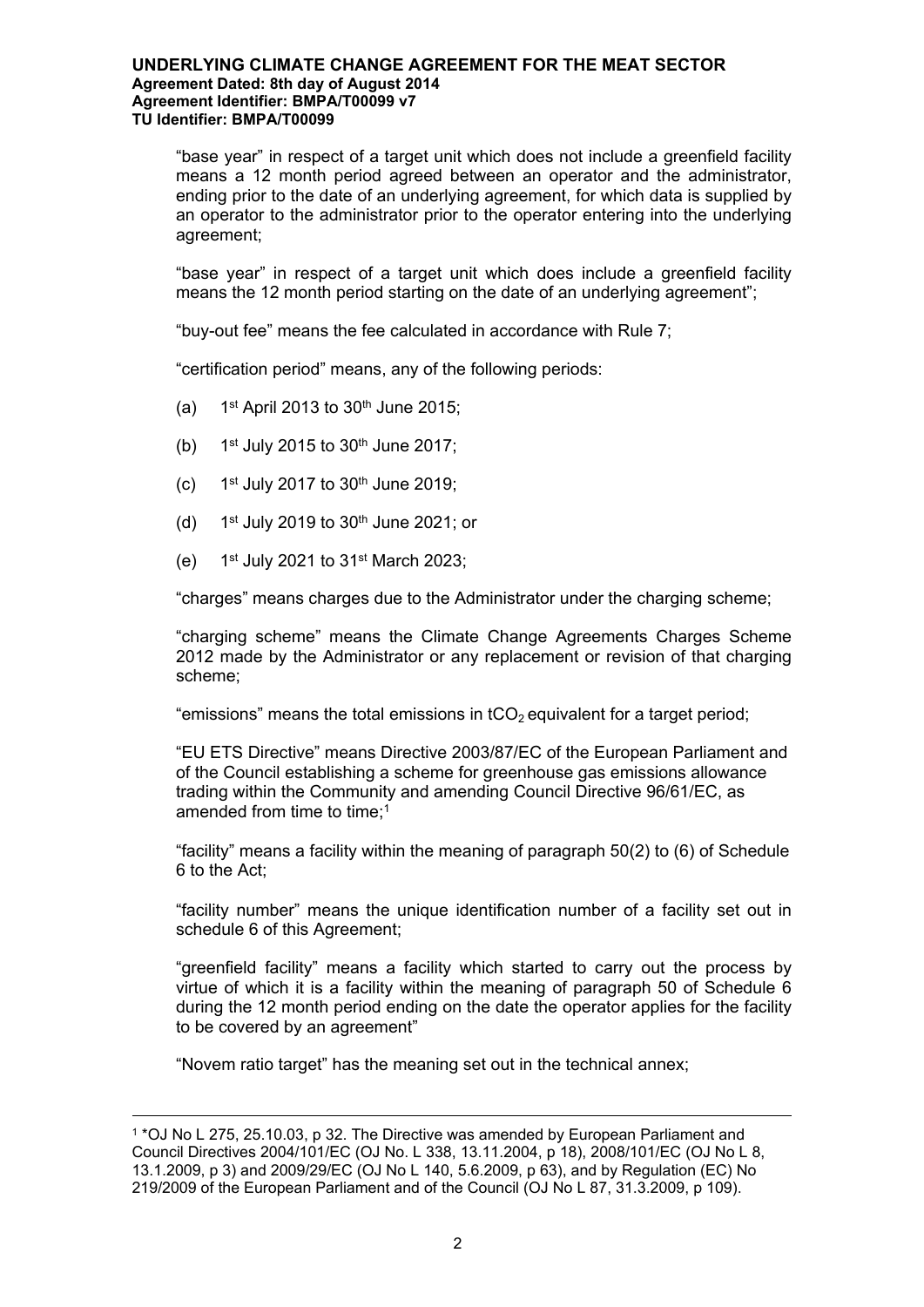"operator" means, as the context requires, either:

- a) the party to this Agreement other than the Administrator; or
- b) a party to an underlying agreement other than the Administrator;

"personal information" means:

- a) the address of the registered office of the sector association or operator;
- b) the name, address and email address of:
	- i) in the case of a sector association, a person who can be contacted in respect of the sector association;
	- ii) in the case of an Operator, the responsible person; and
- c) the name, address and email address of a person who can be contacted in respect of the facility or each facility covered by an agreement;

"the Register" means the electronic system established and operated by the Administrator for the administration of agreements;

"the Regulations" means the Climate Change Agreements (Administration) Regulations 2012 S.I. 2012/1976;

"responsible person" means an individual who is legally authorised by the Operator to enter as the Operator's agent into an underlying agreement, to agree any amendments to an underlying agreement, and to accept service of notices on behalf of the Operator;

"Rule or Rules" means the Rules for the Operation of Climate Change Agreements or any of them set out in Schedule 1 to this Agreement as varied from time to time:

"Schedule 6" means Schedule 6 to the Finance Act 2000;

"sector" means the sector consisting of facilities which are covered by the same umbrella agreement;

"sector association" means the sector association set out in Schedule 3;

"sector commitment" means the commitment set out in Schedule 5 of the umbrella agreement, as varied from time to time;

"surplus" means the amount by which the emissions have fallen below the target for any target period;

"target" means the percentage improvement in energy efficiency or carbon efficiency from the base year applicable to the target unit, set out in Schedule 6 to this Agreement, as varied from time to time;

"target period" means any of the following periods:

a) 1st January 2013 to 31st December 2014;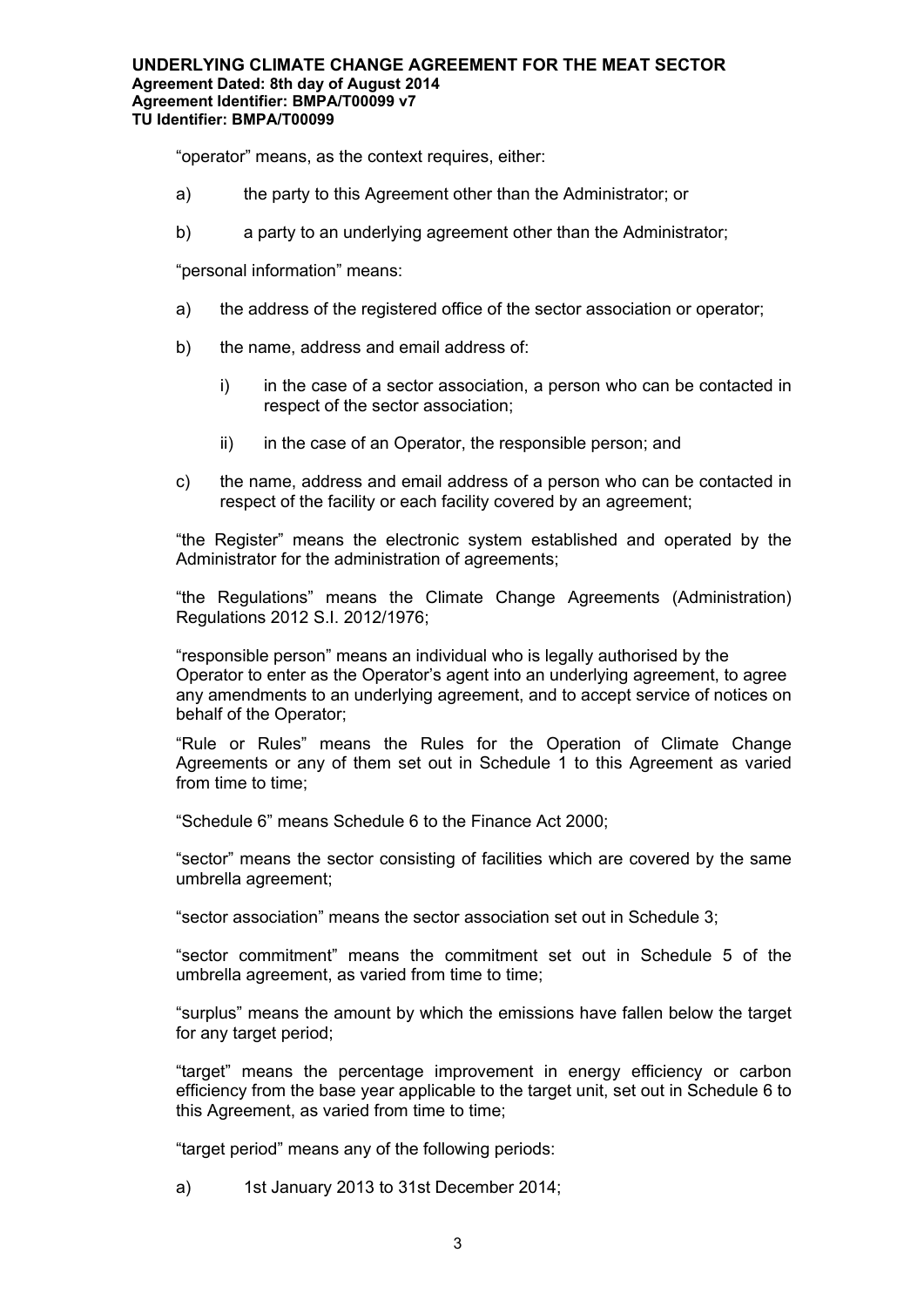- b) 1st January 2015 to 31st December 2016;
- c) 1st January 2017 to 31st December 2018; or
- d) 1st January 2019 to 31st December 2020;

"target unit" means the facility or group of facilities to which this Agreement applies;

" $tCO<sub>2</sub>$  equivalent" means tonnes of carbon dioxide equivalent;

"technical annex" means the technical annex dated 6 March 2013 and published by the Administrator or the Secretary of State, available via the Administrator's website:

"throughput" means the measure of production, or factor related to production, used to determine the relationship between the amount of energy used by the target unit and the levels of activity of the target unit, as set out in Schedule 6 of this agreement;

"the Tribunal" means the First-tier Tribunal established under the Tribunal Courts and Enforcement Act 2007<sup>2</sup>;

"umbrella agreement" means an agreement that is an umbrella agreement for the purposes of paragraph 48 of Schedule 6 to the Act;

"underlying agreement" means, as the context requires, either:

- a) this Agreement; or
- b) an agreement that is an underlying agreement for the purposes of paragraph 48 of Schedule 6 to the Act.
- 1.2 Other words and expressions used in this Agreement have the same meaning as they bear in Schedule 6 to the Finance Act 2000 or the Regulations.

# **2. FACILITIES TO WHICH THIS AGREEMENT APPLIES**

2.1 This Agreement applies to the facility or facilities set out in Schedule 5 to this Agreement which carry out some or all of the activities set out in Schedule 4 to this Agreement.

# **3. TARGET**

3.1 The target is set out in Schedule 6 to this Agreement, as varied from time to time.

<sup>&</sup>lt;sup>2</sup> Appeals are assigned to the General Regulatory Chamber of the First-tier Tribunal by virtue of article 3(a) of the First-tier Tribunal and Upper Tribunal (Chambers) Order 2010 (S.I. 2010/2655). The Tribunal Procedure (First-tier Tribunal) (General Regulatory Chamber) Rules 2009 (S.I. 2009/1976) sets out procedural rules relating to such appeals.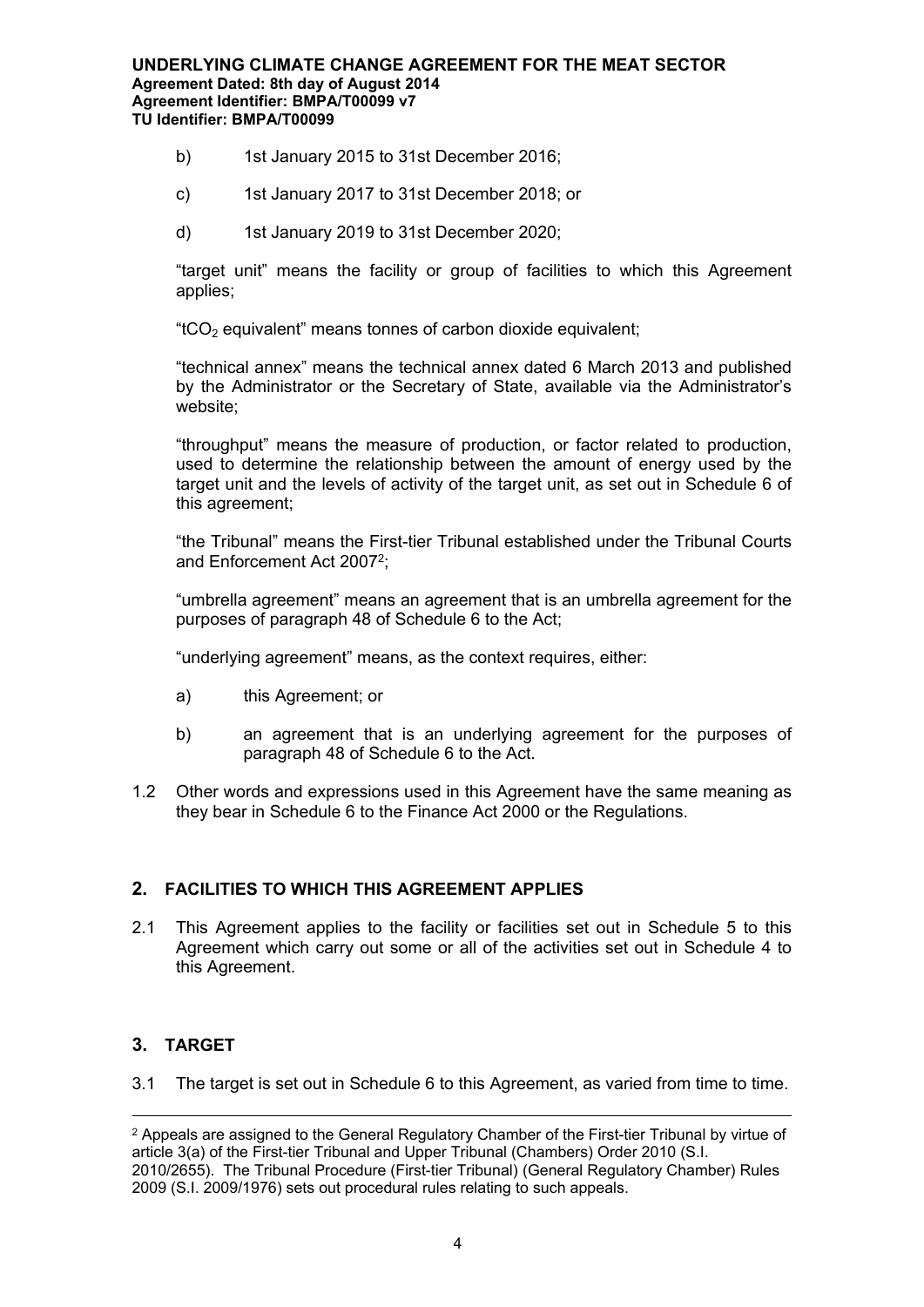- 3.2 Whether the target has been met must be determined in accordance with Rule 6.
- 3.3 The Secretary of State may carry out a review of the sector commitment during 2016 for the target periods  $1<sup>st</sup>$  January 2017 to 31<sup>st</sup> December 2018 and  $1<sup>st</sup>$ January 2019 to 31st December 2020. The target may be varied to take account of the review in accordance with the procedure set out in Rule 12.
- 3.4 The target may also be varied in accordance with Rules 6, 9, 10 and 11.

# **4. THE RULES**

- 4.1 Schedule 1 to this Agreement which sets out the Rules for the operation of Climate Change Agreements has effect.
- 4.2 The Operator agrees to comply with the Rules.

# **5. DURATION AND TERMINATION OF THIS AGREEMENT**

- 5.1 Subject to clause 5.2 below, this Agreement comes into force on 1 April 2013 or the date on which it is made, if later, and ends on 31 March 2023.
- 5.2 This Agreement may be terminated before 31 March 2023:
	- 5.2.1 at any time by a notice served by the Operator giving at least 20 working days notice served on the Administrator; or
	- 5.2.2 in accordance with the Regulations.

# **6. VARIATION OF AGREEMENT**

- 6.1 Subject to clauses, 6.2 and 6.3 below, this Agreement may be varied at any time if agreed between the Administrator and the Operator.
- 6.2 The facilities to which this Agreement applies may be varied in accordance with Rules 9 and 10.
- 6.3 This Agreement may be varied by the Administrator at any time to take account of changes to the terms specified in the Regulations.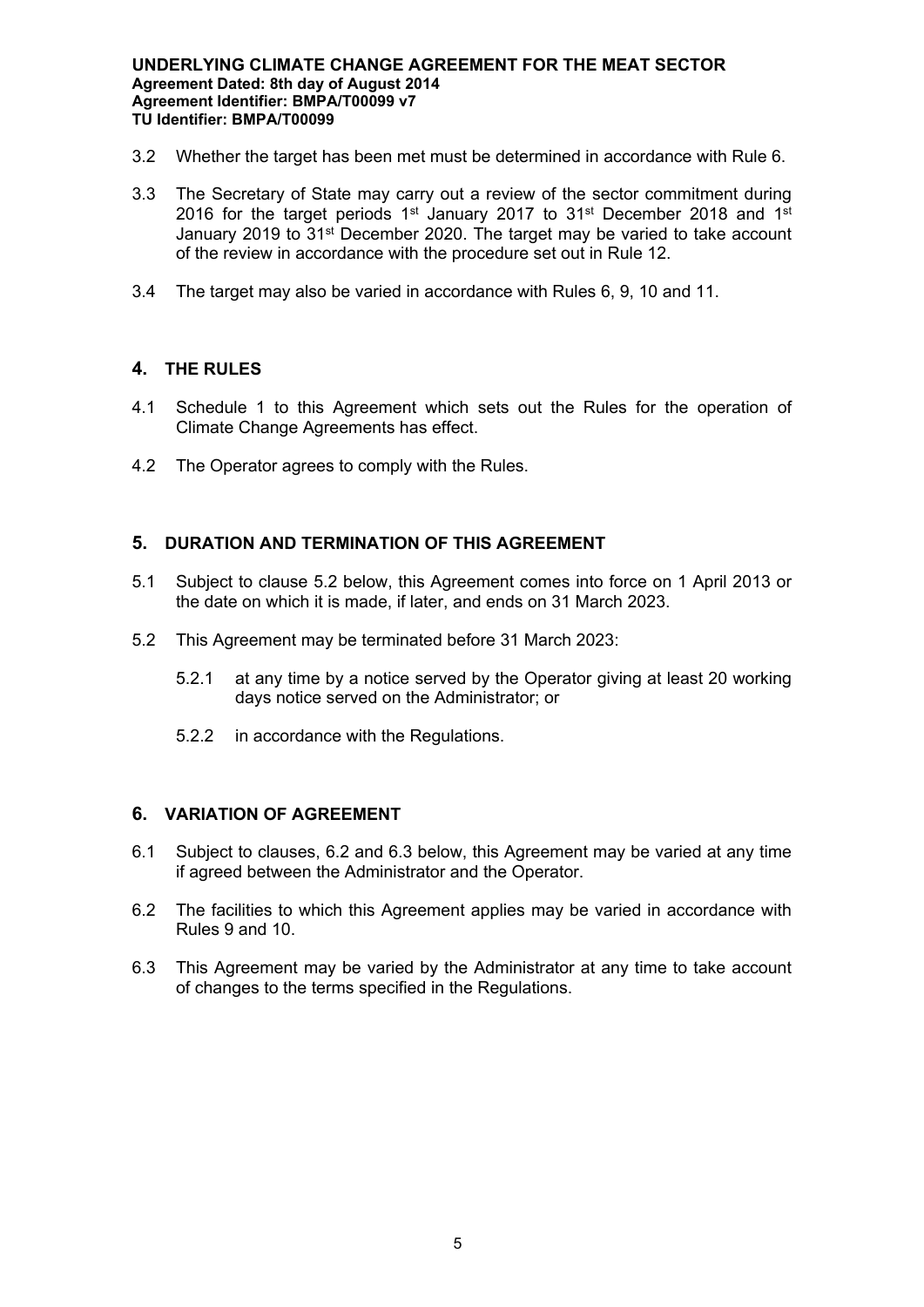# **7. AUTHORITY**

7.1 The Operator warrants that it has the power to enter into this Agreement and is authorised and has obtained all necessary approvals to enter into this Agreement on behalf of the included facilities and the responsible person warrants that he or she is authorised to sign this Agreement on behalf of the operator.

Signed on behalf of the Environment Agency Signed by the responsible person on behalf of the Operator

 $\frac{1}{2}$ 

…………………………………………………

CCA Manager Mark Goddard Group Environment Manager mark.goddard@cranswick.co.uk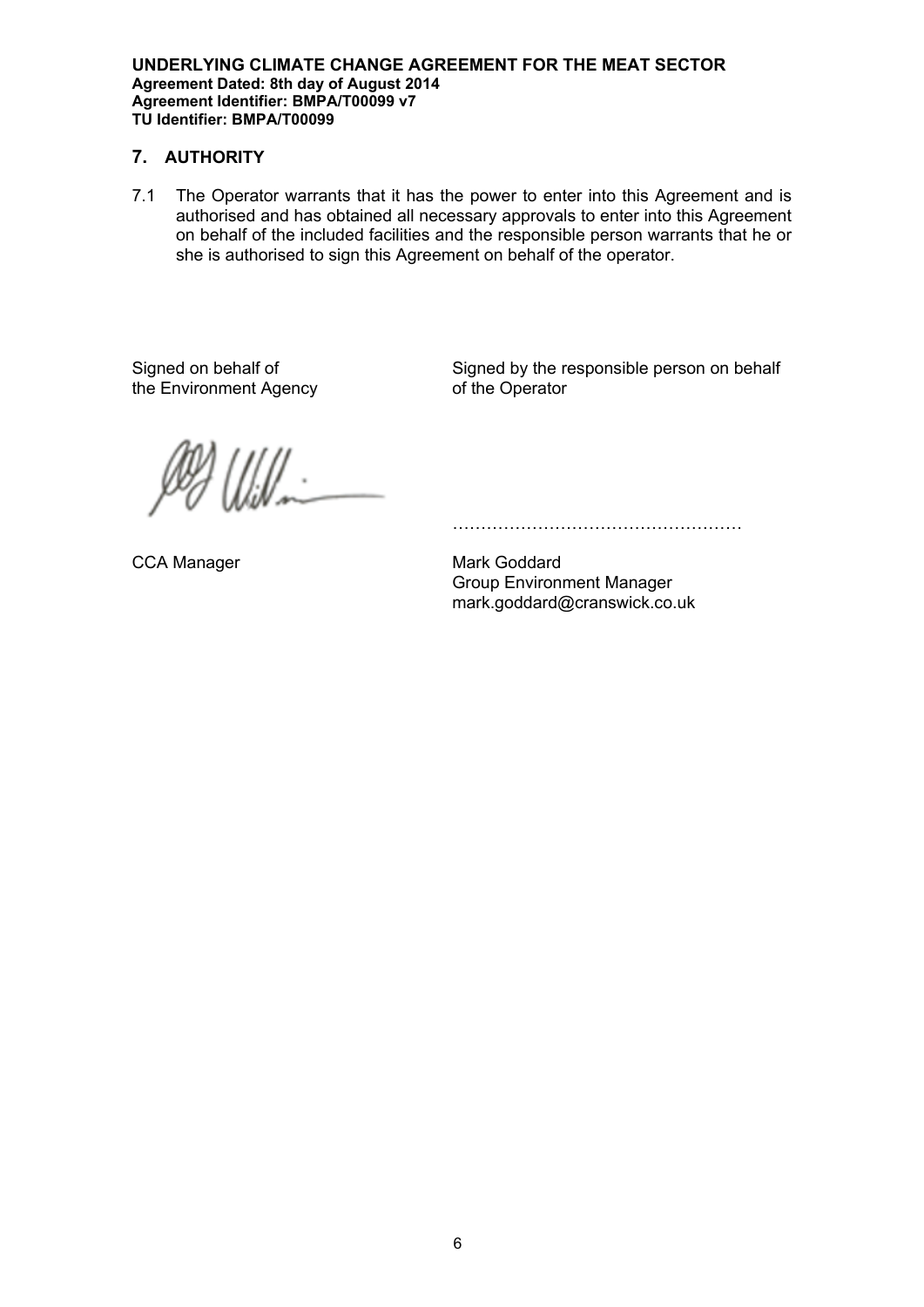## **SCHEDULE 1**

## RULES FOR THE OPERATION OF CLIMATE CHANGE AGREEMENTS

## **1. OBLIGATIONS OF A SECTOR ASSOCIATION AND OF AN OPERATOR**

- 1.1 An Operator and a Sector Association must:
	- 1.1.1 supply such information to the Administrator as the Administrator may request in connection with an agreement, by the date specified in the request;
	- 1.1.2 notify the Administrator of any changes to its personal information within 20 working days of the change;
	- 1.1.3 co-operate with any person appointed by the Administrator to undertake an independent audit of information provided to the Administrator; and
	- 1.1.4 comply with the provisions of the charging scheme. If a charge remains unpaid after the date on which it is due, it may be recovered by the Administrator as a civil debt.

# **2. OBLIGATIONS OF A SECTOR ASSOCIATION**

2.1 Following the setting of the sector commitment by the Secretary of State, or following a variation of the sector commitment under Rule 12.1, a Sector Association must distribute the sector commitment between each target unit under the umbrella agreement.

# **3. OBLIGATIONS OF AN OPERATOR**

- 3.1 An Operator must:
	- 3.1.1 notify the Administrator and the Sector Association within 20 working days of the date when the Operator has reason to believe that a facility covered by an underlying agreement may not be eligible for inclusion in the underlying agreement;
	- 3.1.2 notify the Administrator within 20 working days of becoming aware of any structural change or other change set out in the technical annex which may give rise to a variation to the target in accordance with Rule 11;
	- 3.1.3 notify the Administrator within 20 working days of discovering any error in the data provided to the Administrator for the base year;
	- 3.1.4 provide to the Administrator on or before 1st May following the end of a target period such information as has been requested by the Administrator in order to determine whether progress towards meeting the target is, or is likely to be, taken to be satisfactory;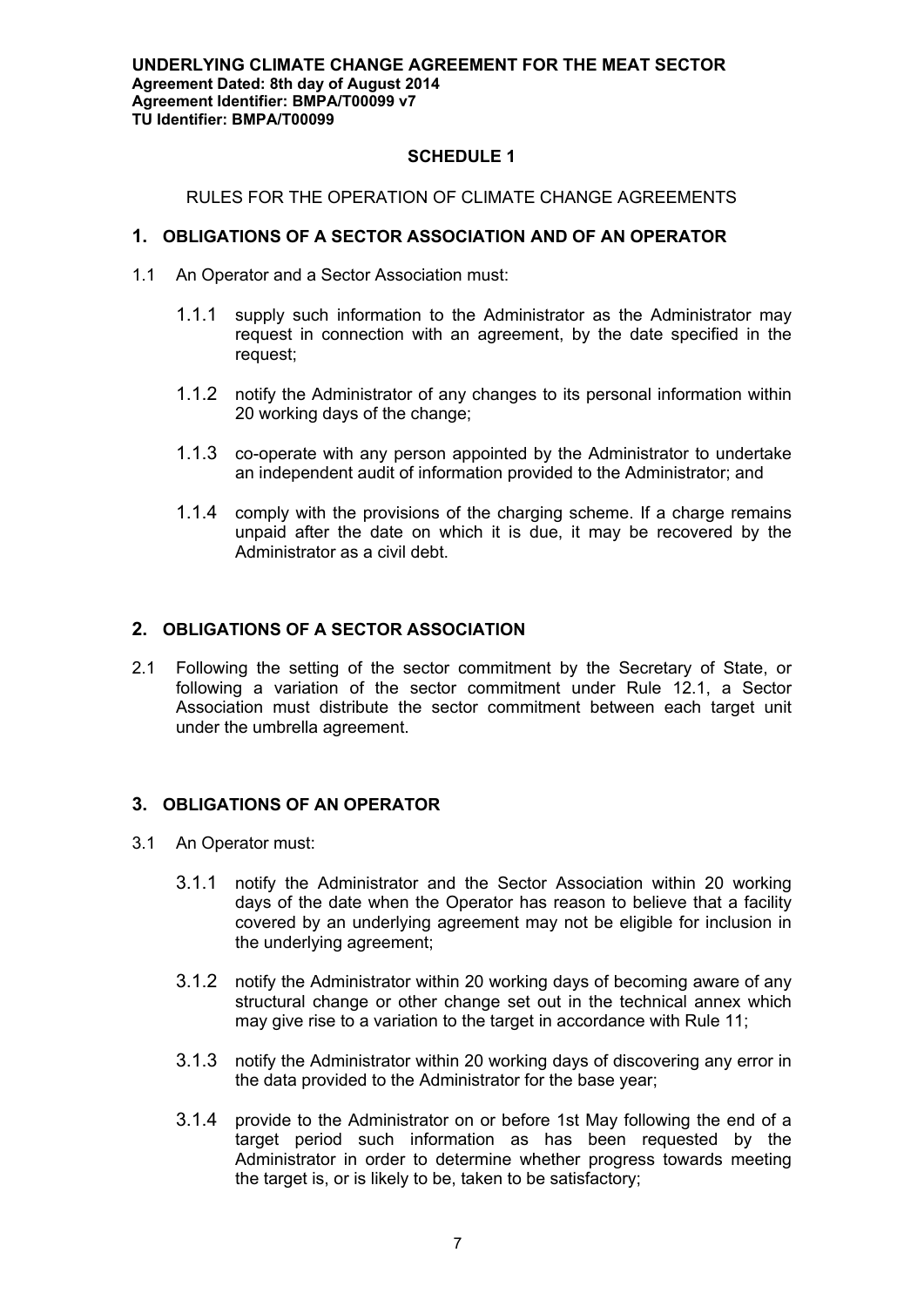- 3.1.5 provide any other information requested at any time by the Administrator by the date specified in the request to enable the Administrator to determine that:
	- (a) the target has been met; or
	- (b) the Operator is complying with the terms of the underlying agreement;
- 3.1.6 notify the Administrator within 5 working days of the Operator or a facility in a target unit becoming a firm in difficulty, within the meaning of the European Commission Guidelines on State Aid for Rescuing and Restructuring Firms in Difficulty (2004/C 244/02);
- 3.1.7 provide the responsible person with full authority to carry out his or her functions, including authorisation to accept on behalf of the Operator the service of any notice; and
- 3.1.8 provide a current UK postal address and an operational email address of the responsible person for service of any notice.
- 3.2 If the Administrator enters into an underlying agreement before a target has been agreed, conditional upon the Operator providing sufficient information within a specified period in order to set the target for the target unit, the Operator must supply any data requested by the Administrator within the period specified by the Administrator on energy use and throughput of the target unit.

# **4. OPERATION OF THE REGISTER**

- 4.1 Subject to Rules 4.2 and 4.3, to the extent possible, a Sector Association and an Operator must communicate with the Administrator using the Register.
- 4.2 Until a Sector Association and an Operator have been notified by the Administrator that the Operator is able to operate an account on its own behalf, an Operator must provide all information to the Sector Association to comply with the obligations of an Operator under an underlying agreement. The Sector Association must then operate the register on behalf of the Operator to provide the information to the Administrator.
- 4.3 After receiving notification from the Administrator that an Operator is able to operate an account on its own behalf, an Operator must notify the Administrator if it wishes to access its account directly to comply with its obligations under an underlying agreement. If an Operator makes such notification, the Operator must then operate the Register on its own behalf in order to comply with its obligations under an underlying agreement. If an Operator does not make such notification, the Operator must continue to provide all information to the Sector Association to comply with the obligations of an Operator under an underlying agreement and the Sector Association must continue to operate the register on behalf of the Operator to provide information to the Administrator.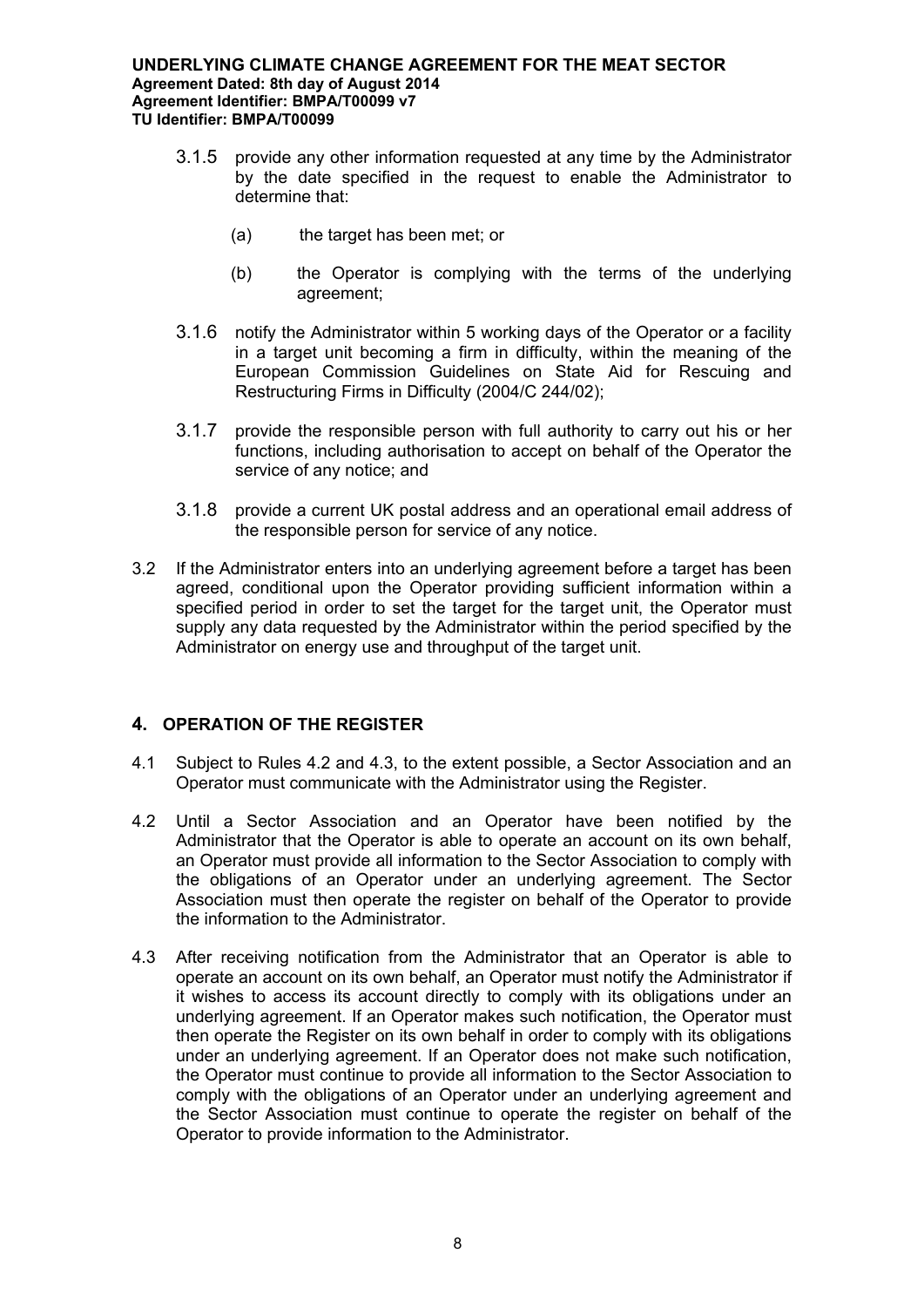# **5. CERTIFICATION OF A FACILITY**

- 5.1 The Administrator must certify that a facility is covered by an agreement from the signing of an underlying agreement to the end of the certification period in which the underlying agreement is signed.
- 5.2 The Administrator must certify that a facility is covered by an agreement for any certification period other than the certification period in which the underlying agreement is signed, where it appears to the Administrator that progress made in the immediately preceding certification period, whether under the underlying agreement or under any previous underlying agreement, towards meeting targets set for the target unit is, or is likely to be, satisfactory.
- 5.3 For the purposes of this Rule, progress made in the immediately preceding certification period towards meeting targets set for the target unit is, or is likely to be satisfactory only where condition 1 and condition 2 are satisfied.
- 5.4 Condition 1 is that:
	- 5.4.1 the target set for the target unit for the relevant target period is met, in accordance with Rule 6; or
	- 5.4.2 if the target set for the target unit has not been met, the target unit has paid the buy-out fee in accordance with Rule 7.
- 5.5 Condition 2 is that obligations imposed under or by virtue of regulations made for the purpose of implementing the EU ETS Directive have been complied with in respect of each facility comprising the target unit.
- 5.6 If:
	- 5.6.1 a target unit has failed to meet its target in accordance with Rule 6 and the Operator has failed to pay the buy-out fee in accordance with Rule 7;
	- 5.6.2 obligations imposed under or by virtue of regulations made for the purpose of implementing the EU ETS Directive have not been complied with in respect of any facility in a target unit; or
	- 5.6.3 the underlying agreement or umbrella agreement is terminated in accordance with Regulation 17(1)(2), or (3) or Regulation 18,

the Administrator must not certify that the facility or facilities comprising the target unit are covered by an agreement or, where a certificate has been issued, the Administrator must vary the certificate in accordance with paragraph 45 of Schedule 6.

- 5.7 If:
	- 5.7.1 a facility is not or ceases to be eligible for inclusion in an agreement; or
	- 5.7.2 a facility is excluded from an underlying agreement under Rule 10;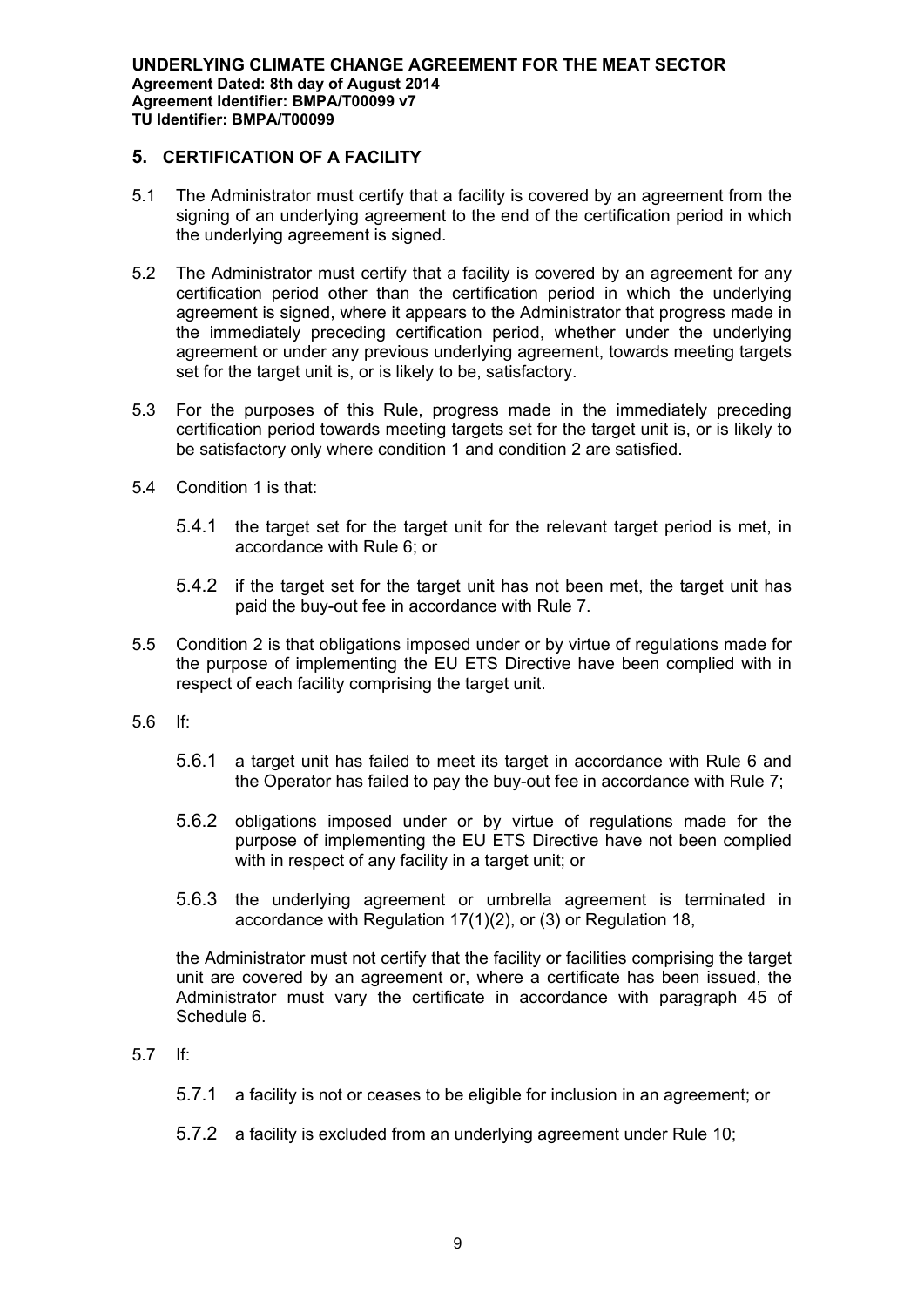the Administrator must not certify that the facility is covered by an agreement or, where a certificate has been issued, the Administrator must vary the certificate in accordance with paragraph 45 of Schedule 6.

- 5.8 If the information supplied to the Administrator is insufficient to determine whether:
	- 5.8.1 the target for the target period has been met; or
	- 5.8.2 obligations imposed under or by virtue of regulations made for the purpose of implementing the EU ETS Directive have been complied with in respect of each facility comprising the target unit;

the Administrator may refuse to certify that the facility or facilities are covered by an agreement or, where a certificate has been issued, the Administrator may vary that certificate in accordance with paragraph 45 of Schedule 6.

- 5.9 Subject to Rule 5.10, if the Administrator does not certify a facility or varies a certificate that has been issued, the Administrator must serve a decision notice on the Sector Association and the Operator of the facility setting out the reasons for the decision, unless a notice of termination has already been served.
- 5.10 The Administrator is not required to serve a decision notice where a facility has been certified under this Rule and it is subsequently discovered that the target unit for the relevant target period had not been met because of an error in the information originally supplied to the Administrator provided that:
	- 5.10.1 the Sector Association and the Operator have satisfied the Administrator that the error was unintentional; and
	- 5.10.2 the Operator has paid any buy-out fee in accordance with Rule 7.

# **6. MEETING THE TARGET**

- 6.1 A target unit meets its target for the purpose of Rule 5 if it meets or exceeds the percentage improvement in energy efficiency or carbon efficiency from the base year set out in Schedule 6 to the underlying agreement.
- 6.2 The Administrator must determine whether the target has been met in accordance with the principles, methodologies and procedures set out in the technical annex.
- 6.3 An Operator must notify the Administrator on or before  $31<sup>st</sup>$  January in the year following the end of a target period of any circumstances which may give rise to an adjustment to the target for the previous target period, as set out in the technical annex.
- 6.4 If an Operator makes a notification under Rule 6.3, the Administrator may adjust the previous target in accordance with the principles, methodologies and calculations set out in the technical annex and must serve a notice on the Operator, setting out: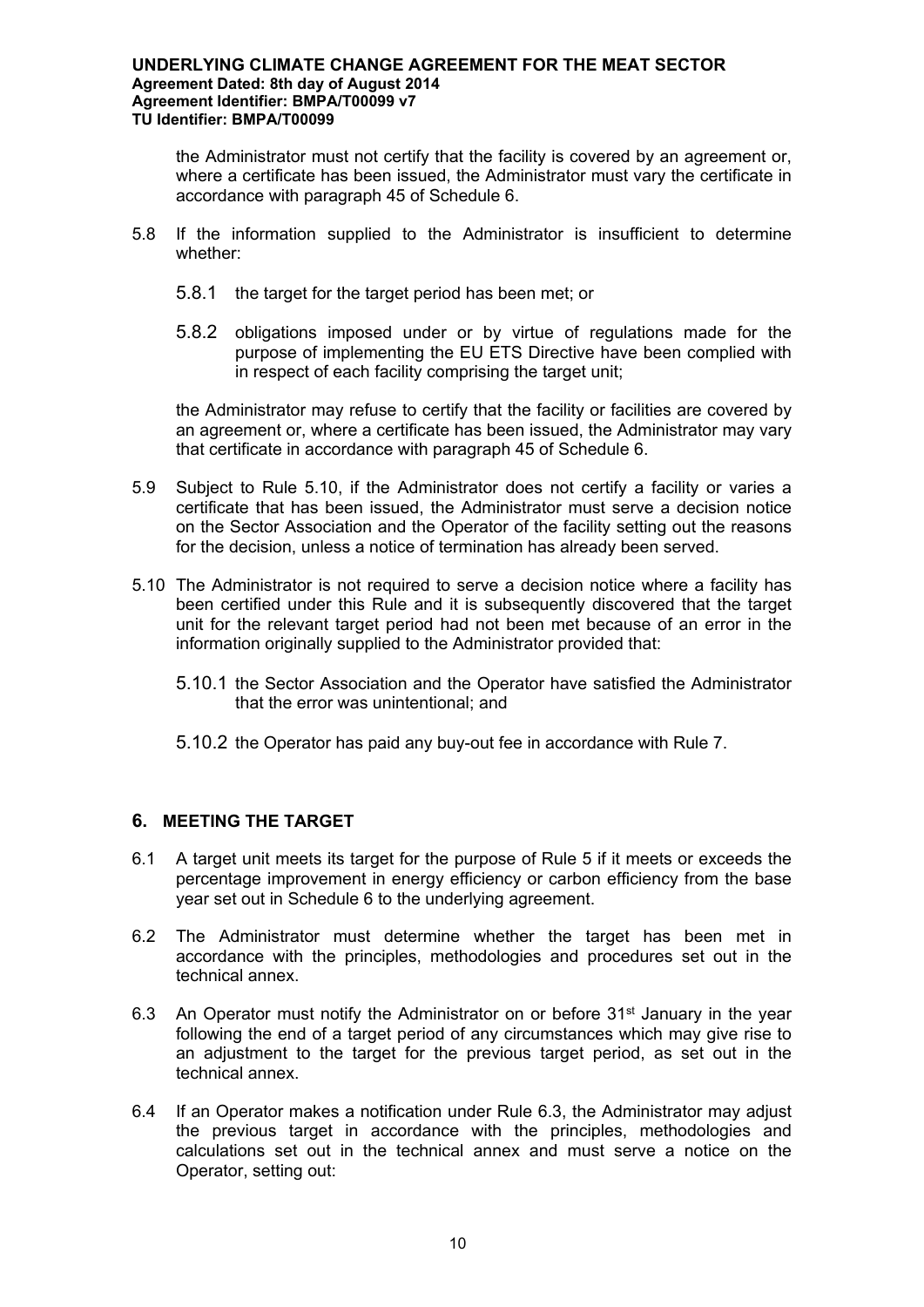- 6.4.1 whether or not it had decided to vary the target; and
- 6.4.2 any revised target (as varied) for the target unit.

## **7. BUY-OUT MECHANISM**

- 7.1 If the administrator finds that the target unit has failed to meet its targets:
	- 7.1.1 at any time in the period beginning with 1st May in the year following the end of a target period and ending immediately before the first day of the next certification period; or
	- 7.1.2 at any other time,

the obligation to make progress towards meeting targets may instead be satisfied by the payment to the administrator of a fee in accordance with Rule 7.2.

- 7.2 If Rule 7.1 applies, the administrator must serve a notice on the Operator containing the following information:
	- 7.2.1 that the target unit has failed to meet its target;
	- 7.2.2 the fee to be paid, calculated in accordance with Rule 7.3 or Rule 7.4;
	- 7.2.3 the date by which the fee must be paid, determined in accordance with Rule 7.5 or Rule 7.6;
	- 7.2.4 to whom the fee must be paid;
	- 7.2.5 how the fee is to be paid; and
	- 7.2.6 that failure to pay the fee in accordance with the notice will result in the issue of a variation certificate in accordance with paragraph 45 of Schedule 6.
- 7.3 If Rule 7.1.1 applies, the amount of the fee is:

 $£12 \times (W - S)$ 

where W in units of  $tCO<sub>2</sub>$  equivalent represents the amount by which the emissions for the target period exceed the target and S in units of tCO<sub>2</sub> equivalent represents any surplus.

7.4 If Rule 7.1.2 applies, the amount of the fee is:

 $£12 \times W$ 

where W in units of  $tCO<sub>2</sub>$  equivalent represents the amount by which the emissions for the target period exceed the target.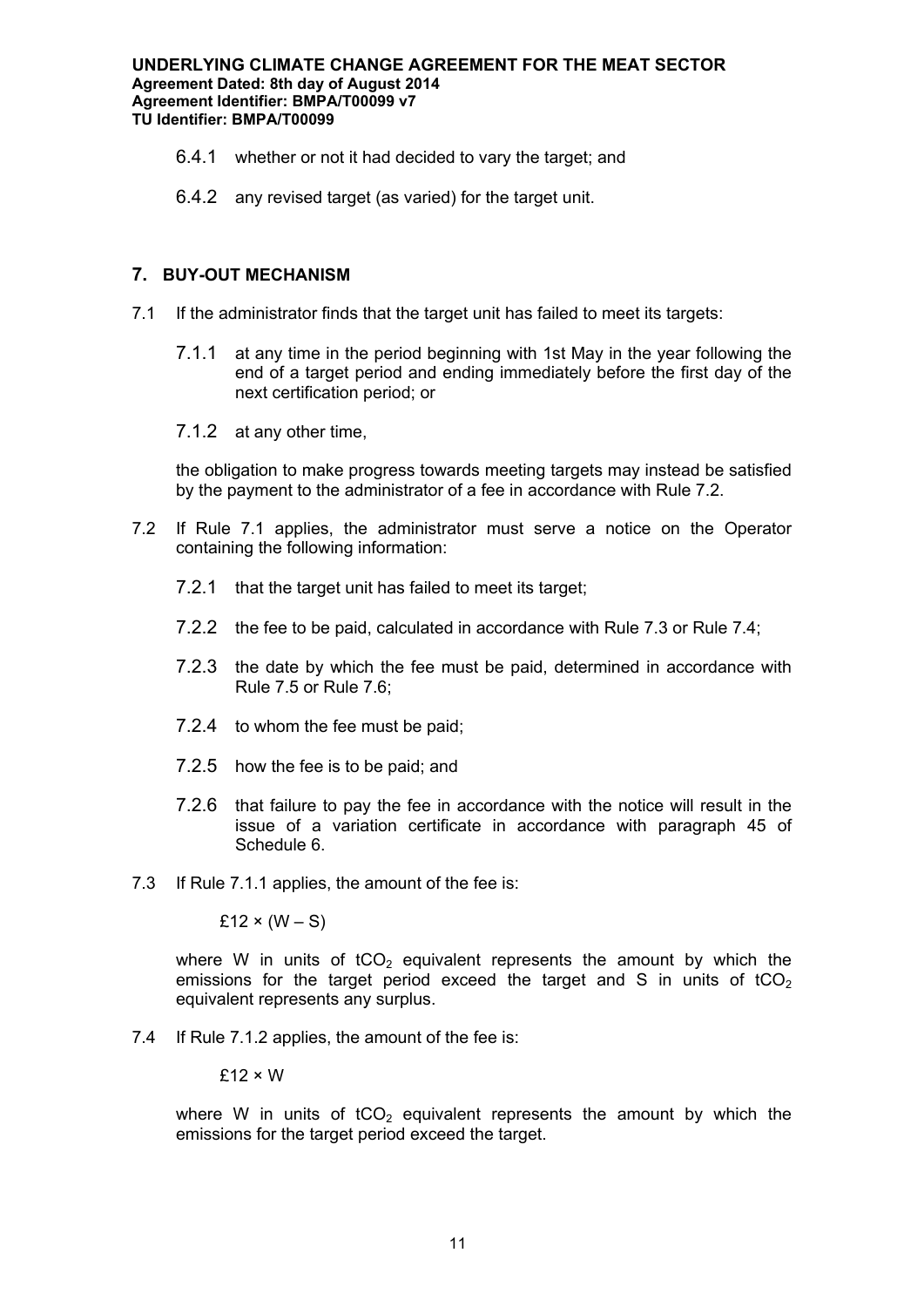- 7.5 If Rule 7.1.1 applies, the fee must be paid on or before 1st July in the year in which the target unit is found to have failed to meet its targets.
- 7.6 If Rule 7.1.2 applies, the fee must be paid within 30 working days beginning with the date of the notice.
- 7.7 Payment of the fee is deemed to have been made when the person to whom the fee must be paid as specified in the notice receives full cleared funds.
- 7.8 For the purposes of calculating the buy-out fee under this Rule and for calculating the amount of any surplus, the Administrator must calculate the difference between the target for the target period and the actual performance achieved during the target period, where the target and the actual performance achieved are expressed in the same units, and convert any difference between the two into a quantity of carbon dioxide equivalent, expressed in units of  $tCO<sub>2</sub>$  equivalent, using the principles, methodologies and calculations set out in the technical annex.

## **8. SURPLUS**

- 8.1 If a facility is excluded from a target unit, the Operator must determine how any surplus should be distributed between the facilities that have been excluded from the target unit and the facilities remaining in the target unit and must notify the Administrator of the redistribution within 20 working days of the facility being excluded from the target unit.
- 8.2 If an Operator fails to notify the Administrator of the redistribution in accordance with Rule 8.1 any surplus remains with the facilities remaining in the target unit.
- 8.3 If facilities join a target unit, any surplus attributable to those joining facilities may be used by the target unit as a whole.

# **9. VARIATION BY INCLUSION OF ADDITIONAL FACILITIES**

- 9.1 A facility which is not already included in another umbrella agreement is eligible at any time to be considered for inclusion in an umbrella agreement where:
	- 9.1.1 it is a facility within the meaning of paragraph 50 of Schedule 6; and
	- 9.1.2 it is a facility undertaking the activities set out in Schedule 3 to an umbrella agreement.
- 9.2 A facility which is not already included in another underlying agreement is eligible at any time to be considered for inclusion in an underlying agreement where:
	- 9.2.1 it is a facility within the meaning of paragraph 50 of Schedule 6;
	- 9.2.2 it is a facility undertaking the activities set out in Schedule 3 to an umbrella agreement; and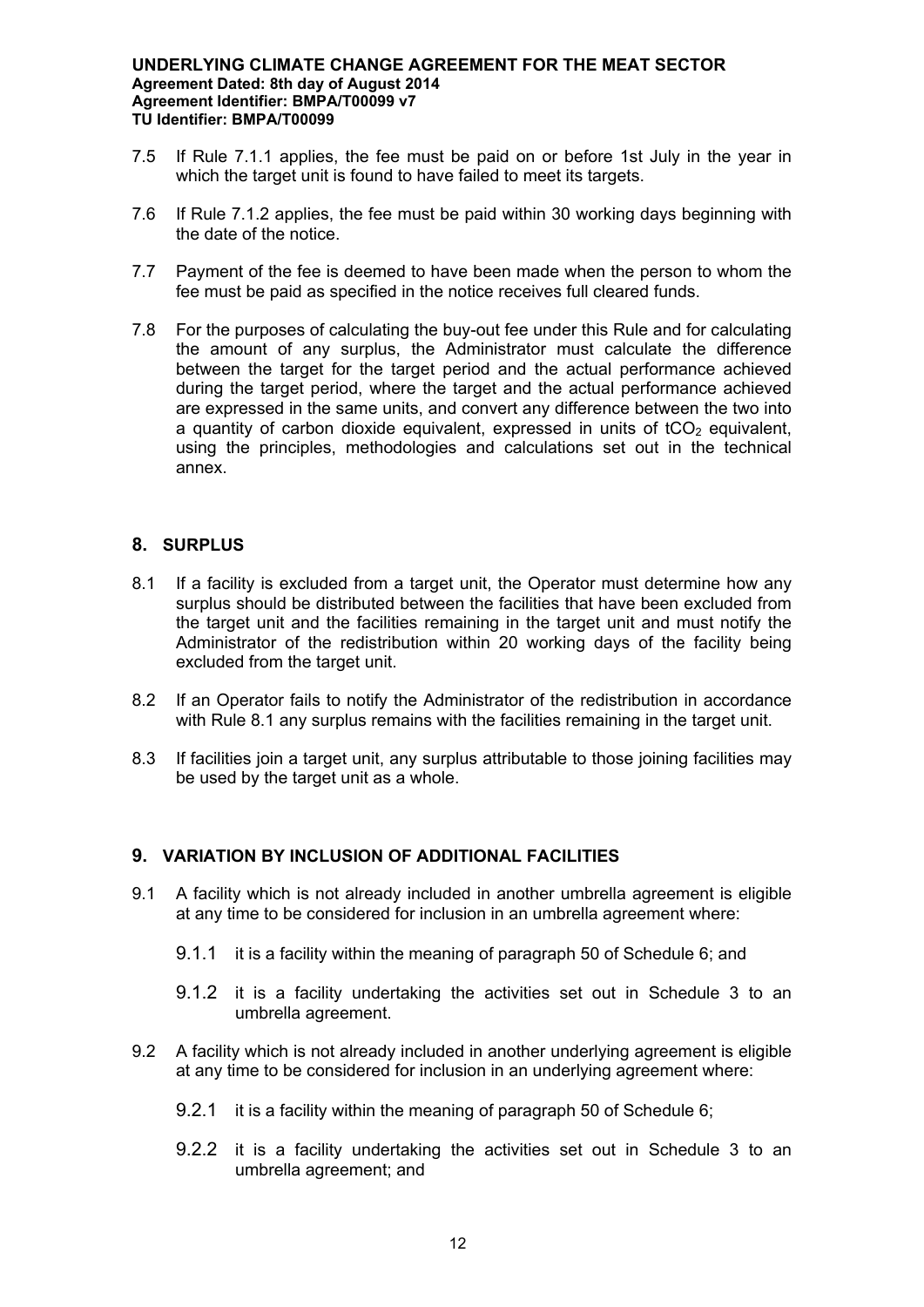- 9.2.3 it has the same operator as the operator of the underlying agreement under which it will be included, as set out in the technical annex.
- 9.3 A facility which is already included in another underlying agreement is eligible to be considered for inclusion in a different underlying agreement on or before 30 September 2013 where:
	- 9.3.1 it is a facility within the meaning of paragraph 50 of Schedule 6;
	- 9.3.2 it is a facility undertaking the activities set out in Schedule 3 to an umbrella agreement; and
	- 9.3.3 it has the same operator as the operator of the underlying agreement under which it will be included, as set out in the technical annex.
- 9.4 A facility which is already included in another underlying agreement is eligible to be considered for inclusion in a different underlying agreement on or after 1 October 2013 where:
	- 9.4.1 it is a facility within the meaning of paragraph 50 of Schedule 6;
	- 9.4.2 it is a facility undertaking the activities set out in Schedule 3 to an umbrella agreement;
	- 9.4.3 it has the same operator as the operator of the underlying agreement under which it will be included, as set out in the technical annex; and
	- 9.4.4 there has been a change of operator of the facility.
- 9.5 An additional facility cannot be added to an umbrella agreement or an underlying agreement:
	- 9.5.1 during the final target period under the umbrella agreement or the underlying agreement; or
	- 9.5.2 during the last two months of a target period.
- 9.6 The administrator may vary the target of a target unit to take account of the inclusion of additional facilities following the principles, methodologies and calculations set out in the technical annex.
- 9.7 If a Sector Association wishes to add an additional facility to an umbrella agreement or an Operator wishes to add an additional facility to an underlying agreement the Sector Association or the Operator must notify the Administrator not less than two months before the commencement of the next target period setting out:
	- 9.7.1 the name of the Operator of the facility;
	- 9.7.2 the address of the facility;
	- 9.7.3 a description of the facility;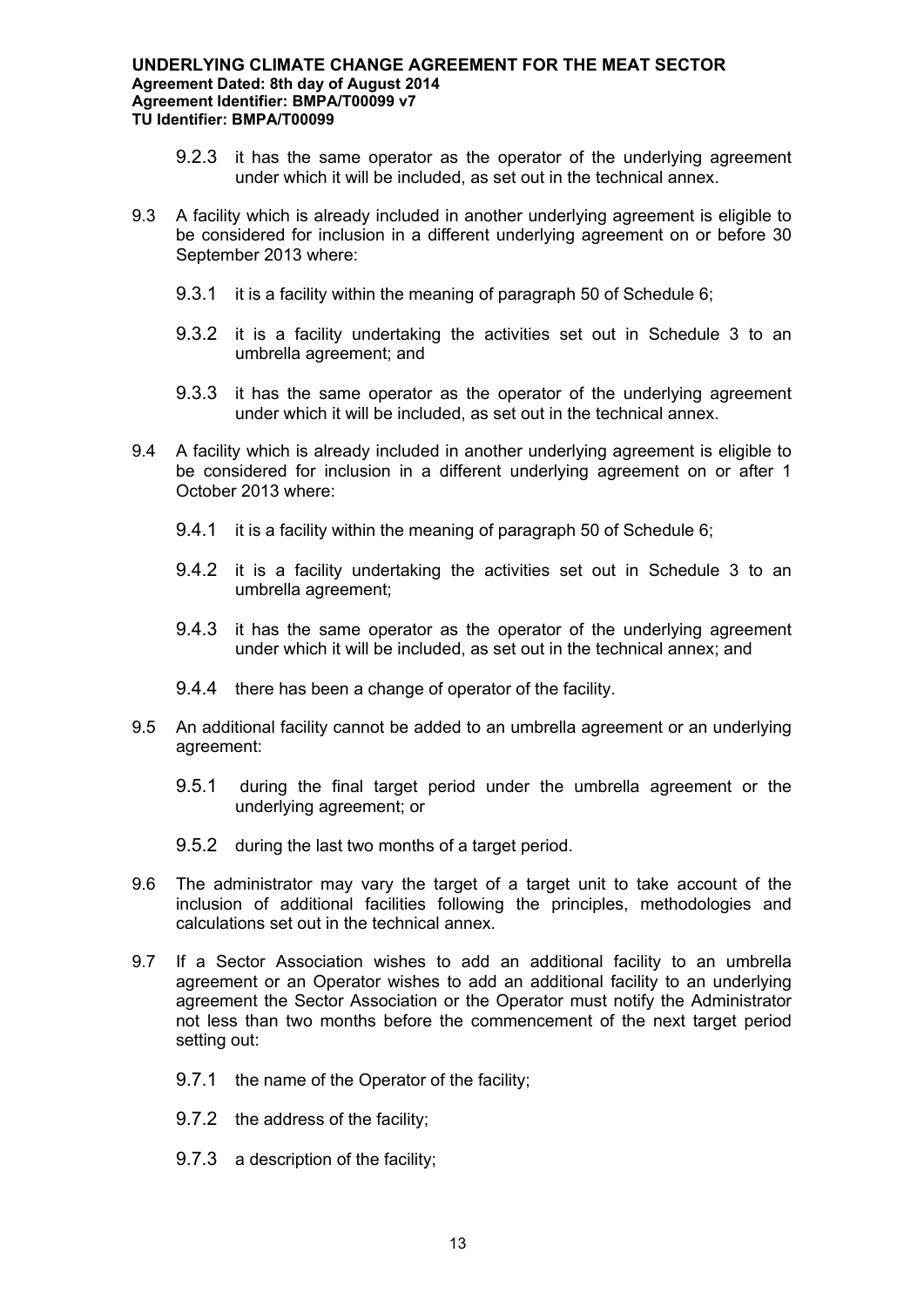- 9.7.4 such information as will enable the Administrator to reach a decision on establishing eligibility of the facility, as requested by the Administrator; and
- 9.7.5 such information as will enable the Administrator to determine the revised target for the target unit, as requested by the Administrator.
- 9.8 If the Administrator receives a notification under Rule 9.4, the Administrator must serve a notice on the Operator, copied to the Sector Association:
	- 9.8.1 consenting to include the additional facility in an umbrella agreement or an underlying agreement and setting out whether or not it has decided to vary the target, and if so, the revised target (as varied) for the target unit;
	- 9.8.2 refusing consent to include the facility in an umbrella agreement or an underlying agreement, giving reasons for the decision; or
	- 9.8.3 requesting such further information as is required in order to establish eligibility of the facility or reach a decision on the target for the facility.

# **10. VARIATION BY EXCLUSION OF FACILITIES**

- 10.1 If a Sector Association or an Operator wishes to exclude a facility, or part of it, from an umbrella agreement or an underlying agreement, it must notify the Administrator of the proposed exclusion, setting out:
	- 10.1.1 the name of the Operator of the facility;
	- 10.1.2 the facility number, or a description of the part that is to be excluded; and
	- 10.1.3 the reason for the exclusion.
- 10.2 If:
	- 10.2.1 a Sector Association or an Operator has notified the Administrator that it wishes to exclude a facility under Rule 10.1; or
	- 10.2.2 the Administrator has terminated an agreement so far as it relates to an individual facility under Regulation 17(4),

the Administrator may vary the target to take account of the exclusion or termination following the principles, methodologies and calculations set out in the technical annex, and may request such information from the Sector Association or the Operator as it requires in order to determine the revised target.

10.3 If the Administrator decides to vary or not to vary the target under Rule 10.2, it must serve a notice on the Operator, copied to the Sector Association, setting out whether or not it has decided to vary the target, and if so the revised target (as varied) for the target unit.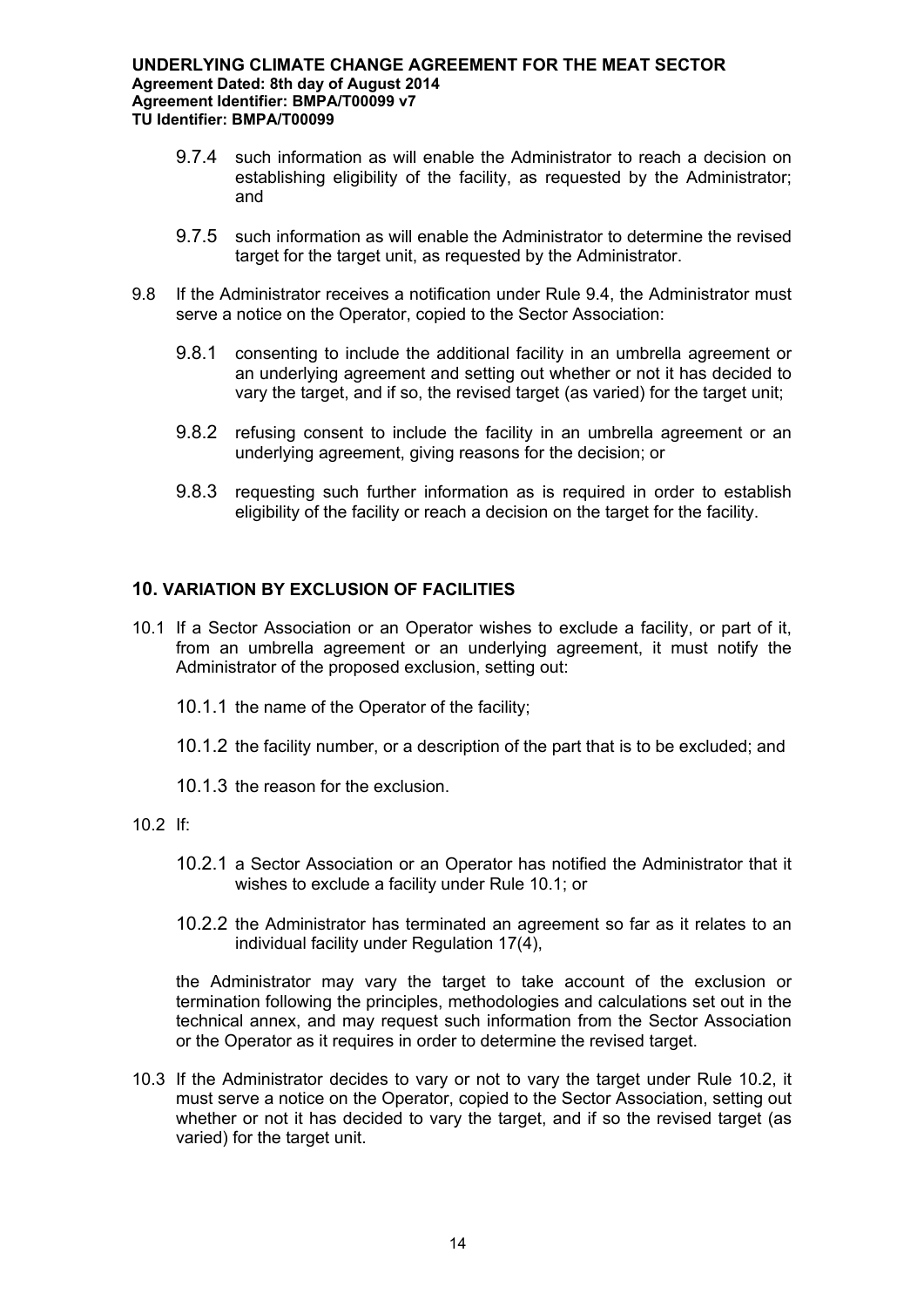# **11. VARIATION OF TARGETS IN OTHER CIRCUMSTANCES**

- 11.1 The Administrator may vary the target to take account of:
	- 11.1.1 any structural changes or other changes to the target unit which the Operator must notify to the Administrator under Rule 3.1.2;
	- 11.1.2 any errors in the data provided to the Administrator for the base year; or
	- 11.1.3 in respect of a target unit which has a Novem ratio target, the removal of a product produced in the target period which was produced in the base year.

following the principles, methodologies and calculations set out in the technical annex.

- 11.2 The Administrator may request any information of a Sector Association or an Operator as it requires in order to determine the revised target under Rule 11.1.
- 11.3 If the Administrator decides to vary or not to vary a target under Rule 11.1, it must serve a notice on the Operator, copied to the Sector Association, setting out:
	- 11.3.1 whether or not it has decided to vary the target; and
	- 11.3.2 any revised target (as varied) for the target unit.

# **12. VARIATION OF SECTOR COMMITMENT FOLLOWING A REVIEW**

- 12.1 The sector commitment may be reviewed by the Secretary of State during 2016 for the target periods from 1 January 2017 to 31 December 2018 and from 1 January 2019 to 31 December 2020.
- 12.2 If the Sector Association and the Secretary of State agree on a variation to the sector commitment following a review, the Secretary of State may issue a direction to the Administrator that the sector commitment must be varied and then the Administrator must serve a variation notice on the Sector Association.
- 12.3 The variation notice must state:

12.3.1 the agreed variation; and

- 12.3.2 the date from which the agreed variation will take effect.
- 12.4 The Sector Association must, within 20 working days of receipt of a variation notice, serve notice on the Administrator setting out the proposed distribution of the revised sector commitment between each target unit under the umbrella agreement.
- 12.5 The Administrator must: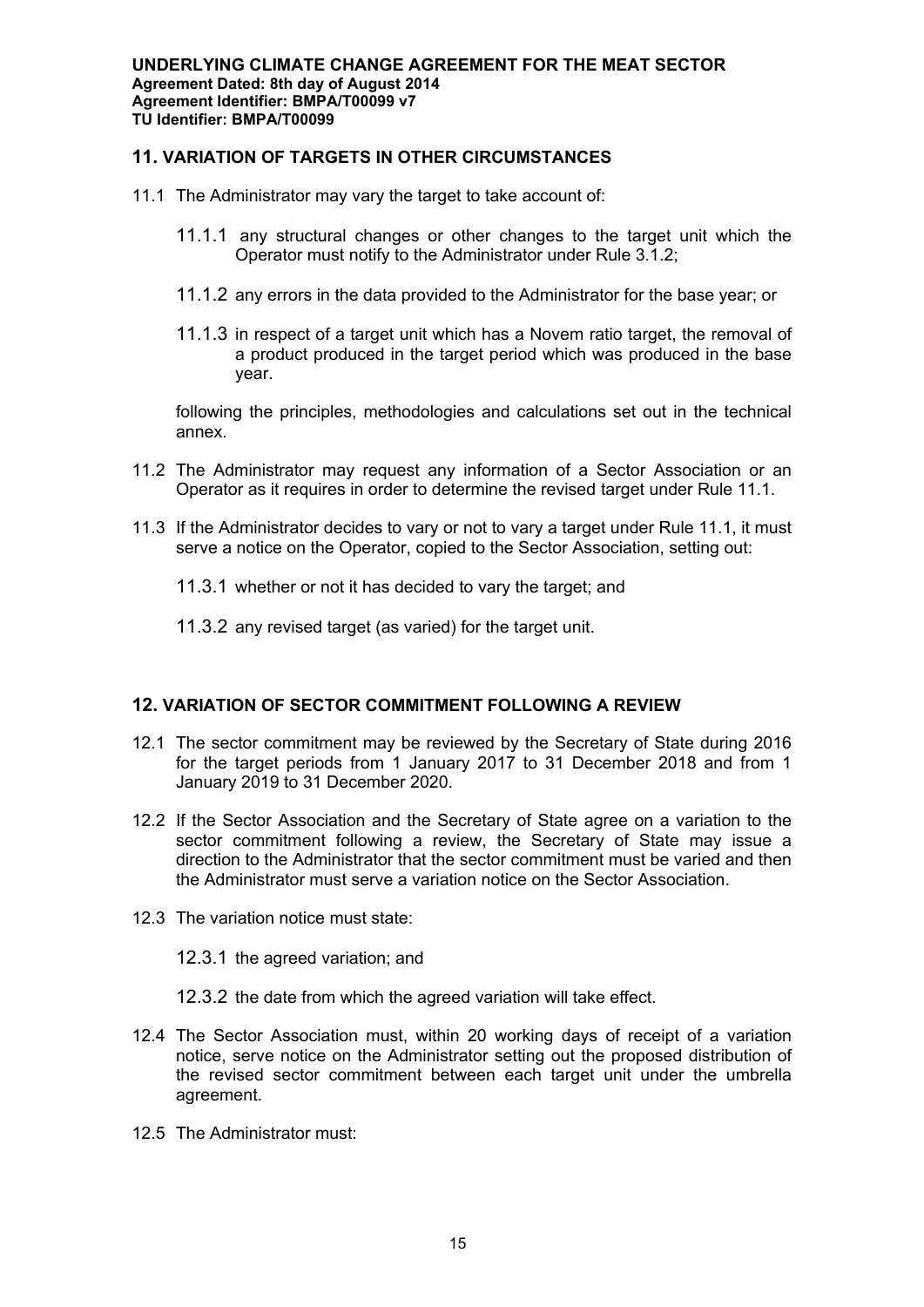- 12.5.1 agree to the proposed distribution and vary the targets of each target unit accordingly;
- 12.5.2 request further information in relation to the proposed distribution; or
- 12.5.3 refuse the proposed distribution and propose an alternative distribution, giving reasons for the decision.
- 12.6 If the Sector Association and the Secretary of State fail to agree on a variation of the sector commitment, either party may refer any dispute as to matters of fact to an adjudicator for adjudication, in accordance with the procedure set out in guidance published by the Secretary of State.
- 12.7 The adjudicator must, on the basis of representations provided to the adjudicator and any additional information considered necessary by the adjudicator, make a finding on the disputed questions of fact and notify the parties of that finding.
- 12.8 The adjudicator's finding on a disputed question of fact shall be binding on the parties but it shall be for the Secretary of State and the Sector Association to agree, in the light of that finding, what variations to the sector commitment are required.
- 12.9 If the Secretary of State and the Sector Association fail to agree on the variation to the sector commitment, the Administrator may terminate the agreement in accordance with Regulation 18.

# **13. RIGHT OF APPEAL**

- 13.1 If the Administrator:
	- 13.1.1 decides not to certify a facility or to vary a certificate which has been issued;
	- 13.1.2 serves a notice imposing a buy-out fee under Rule 7 upon determining that a target unit has failed to meet its target; or
	- 13.1.3 decides to vary or not to vary the target for a target unit,

the Operator may appeal to the Tribunal against the decision.

- 13.2 In respect of an Operator which enters into an agreement after 1 April 2013, the Operator may appeal to the Tribunal against the target that has been set for the target unit by the Administrator.
- 13.3 For the purposes of Rule 13.2, the date on which notice of the decision is deemed to have been sent to the Operator is the later of the date the agreement is entered into or the date the Administrator sends notice to the Operator of the target for the target unit.
- 13.4 The grounds on which an Operator may appeal under Rule 13.1 and 13.2 are: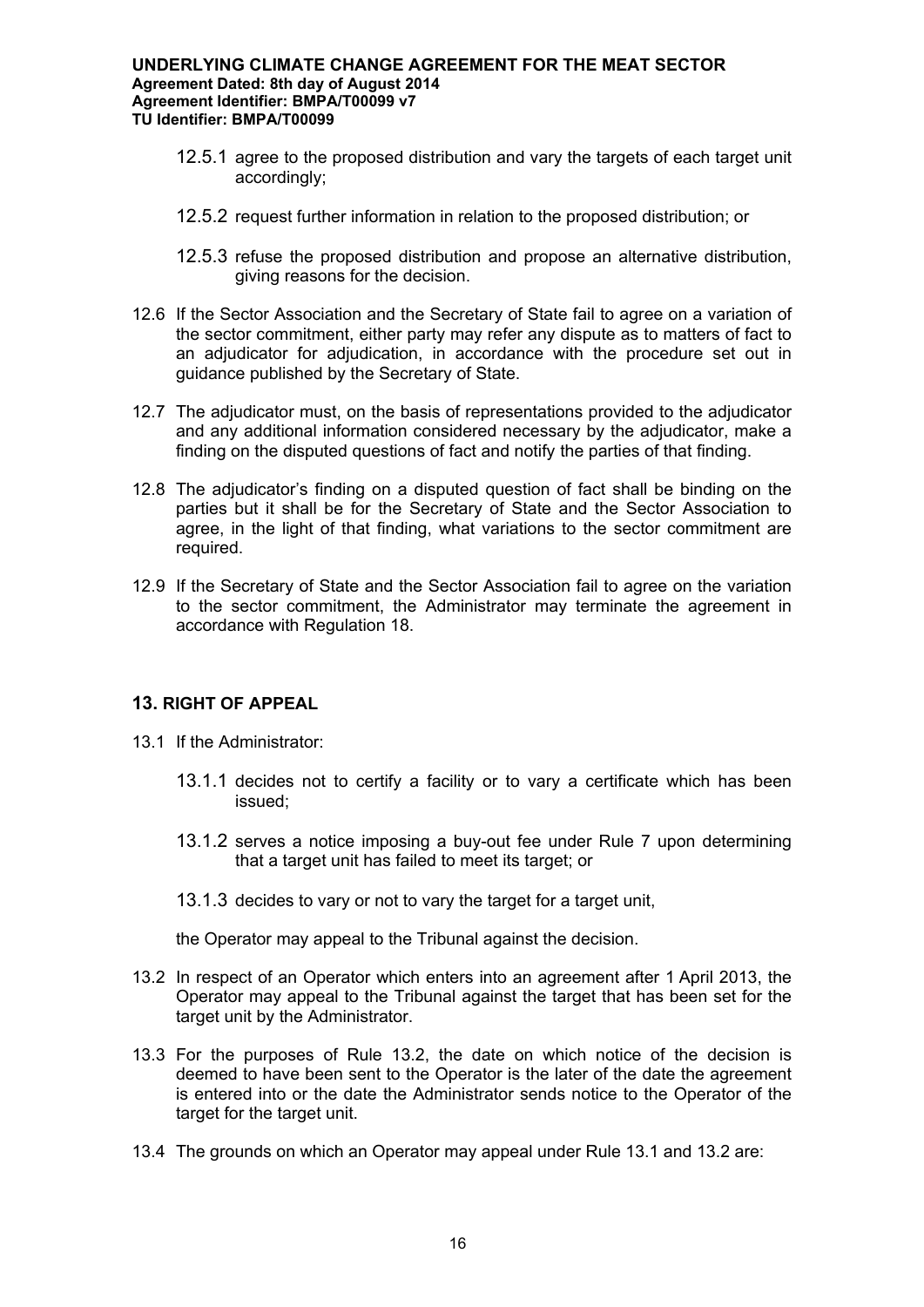- 13.4.1 that the decision was based on an error of fact;
- 13.4.2 that the decision was wrong in law;
- 13.4.3 that the decision was unreasonable;
- 13.4.4 any other reason.
- 13.5 The bringing of an appeal suspends the effect of the decision pending final determination by the Tribunal of the appeal or its withdrawal.
- 13.6 On determining an appeal under these Rules the Tribunal must either:
	- 13.6.1 affirm the decision;
	- 13.6.2 quash the decision; or
	- 13.6.3 vary the decision.

# **14. RECORDS AND INFORMATION**

- 14.1 A Sector Association and an Operator must retain records of all information required to be supplied to the Administrator under these Rules.
- 14.2 In particular, an Operator must retain:
	- 14.2.1 sufficient records to allow the Administrator to verify whether a target unit has met its target, including sufficient records to allow the accurate verification of throughput and annual consumption of energy of a target unit; and
	- 14.2.2 records of energy saving actions and measures implemented during each target period.
- 14.3 A Sector Association and an Operator must make all records which it is required to retain under these Rules available for inspection by the Administrator or a person appointed by the Administrator and must provide copies of such records in response to a request by the date specified in the request.
- 14.4 All records required to be retained under these Rules must be retained throughout the duration of an agreement and for a period of four years following the termination of an agreement.

### **15. PUBLICATION AND DISCLOSURE OF INFORMATION**

15.1 The Administrator must publish such information as required under the Regulations.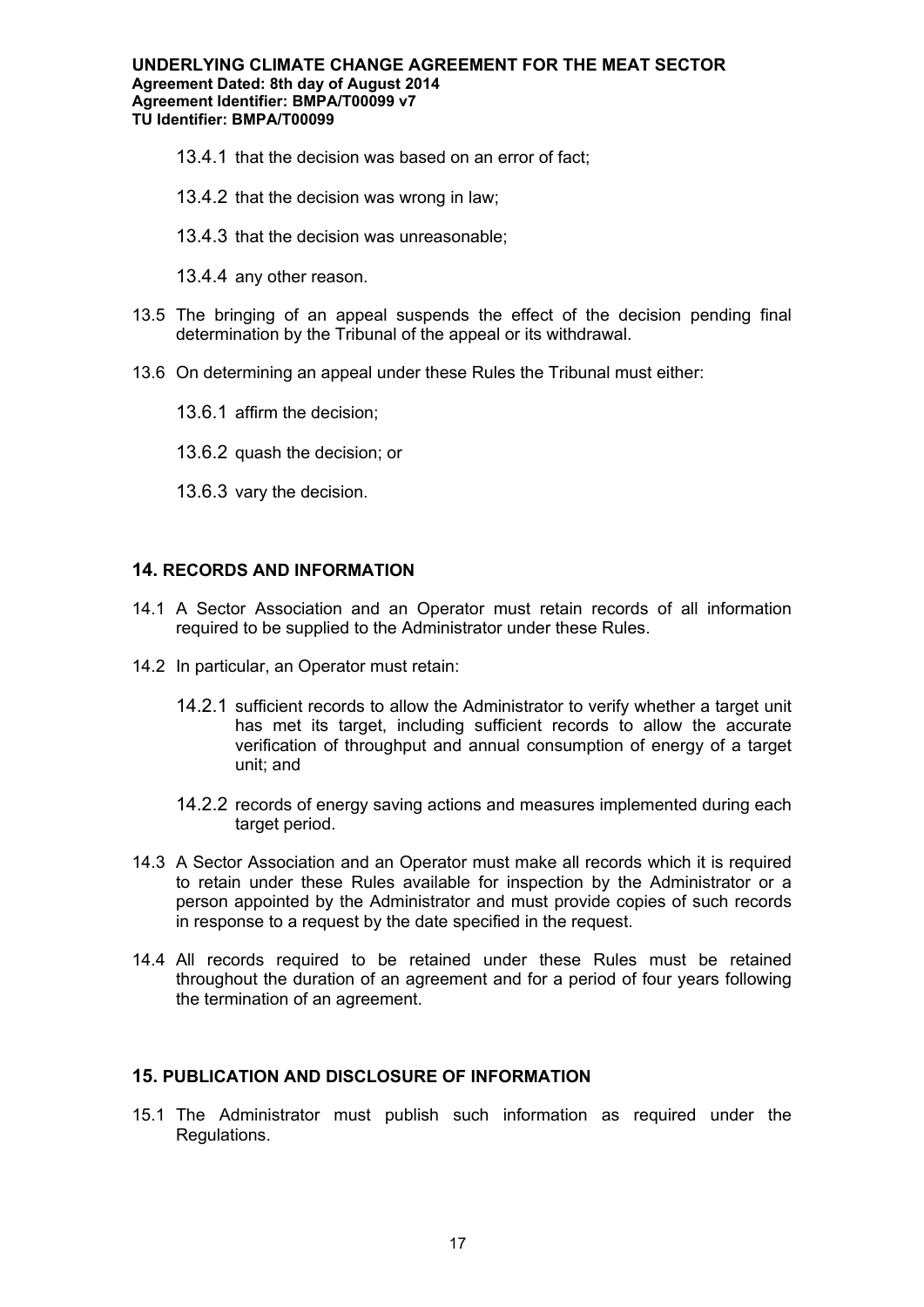- 15.2 In respect of the disclosure of information other than disclosure of information required to be published under the Regulations, information supplied by a Sector Association or an Operator to the Administrator or the Secretary of State, to any agent of the Administrator or the Secretary of State, or to any person appointed by the Administrator or Secretary of State to carry out an independent audit, may be disclosed without the consent of the Sector Association or Operator, where such disclosure is:
	- 15.2.1 by the Administrator to the Secretary of State, for any purpose connected with the functions of the Secretary of State:
	- 15.2.2 by the Secretary of State to the Administrator, for any purpose connected with the functions of the Administrator;
	- 15.2.3 to a relevant authority, for any purpose connected with the functions of the relevant authority;
	- 15.2.4 to any person appointed by the Administrator or the Secretary of State to carry out an independent audit;
	- 15.2.5 to an adjudicator appointed under these Rules;
	- 15.2.6 to any person appointed by the Administrator or the Secretary of State to act as agent, consultant, adviser or contractor to the Administrator or the Secretary of State, in connection with the functions of the Administrator of the Secretary of State;
	- 15.2.7 necessary for the purpose of or in connection with any legal proceedings, including the obtaining of legal advice:
	- 15.2.8 required to comply with any Act of Parliament or subordinate legislation made under an Act of Parliament, including requests made under the Freedom of Information Act 2000 or the Environmental Information Regulations 2004; or
	- 15.2.9 required to meet any obligation to the European Union.
- 15.3 A relevant authority referred to in this Rule means:
	- 15.3.1 either House of Parliament including any committee of either or both Houses;
	- 15.3.2 any Government department;
	- 15.3.3 the European Commission;
	- 15.3.4 the Committee on Climate Change;
	- 15.3.5 the Commissioners of Her Majesty's Revenue and Customs;
	- 15.3.6 a person or body prescribed by or appointed under Part I of the Environmental Protection Act 1990 or regulations made under section 2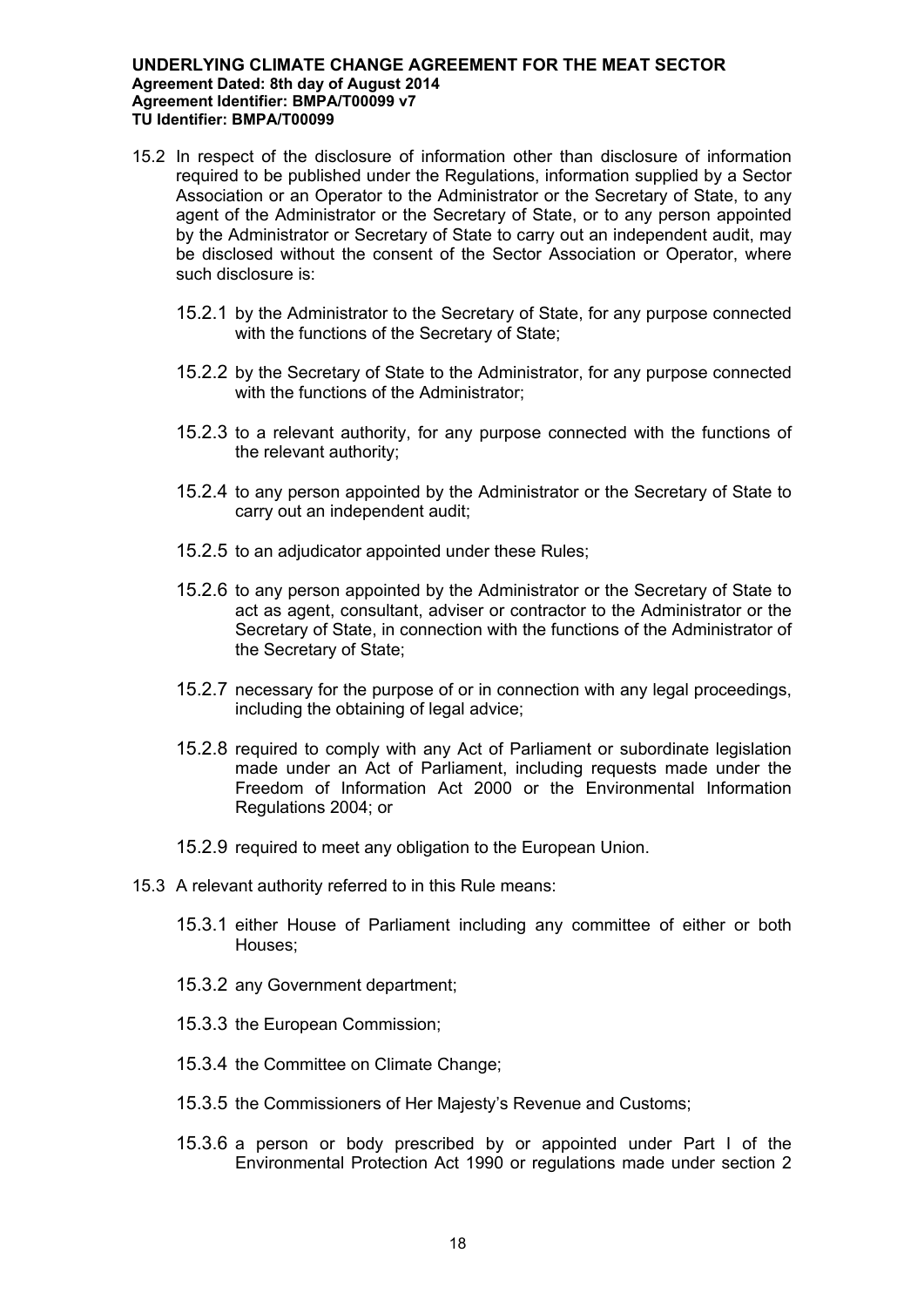of the Pollution Prevention and Control Act 1999 or any corresponding legislation for Northern Ireland;

- 15.3.7 any regulator appointed under section 54 of the Competition Act 1998; or
- 15.3.8 any other public body, regulatory agency or government advisory body, where in the absolute discretion of the Administrator or the Secretary of State, as appropriate, the Administrator or Secretary of State considers that it would be obliged to disclose such information in response to a request for information under the Freedom of Information Act 2000 or the Environmental Information Regulations 2004, if such a request were made.

## **16. COLLECTION OF CHARGES**

- 16.1 A Sector Association may request the consent of the Administrator to collect charges due from Operators to the Administrator in respect of facilities under the charging scheme.
- 16.2 If a Sector Association wishes to collect charges due from an Operator to the Administrator under the charging scheme, the Sector Association may serve a notice in writing on the Administrator by the last working day in February in the calendar year in which the charges fall due.
- 16.3 A notice served under Rule 16.2 must specify the facilities in respect of which the Sector Association intends to collect charges, being not fewer than 50% of the facilities covered by an umbrella agreement.
- 16.4 Following receipt of the notice, the Administrator must:
	- 16.4.1 consent to the Sector Association collecting charges; or
	- 16.4.2 refuse consent to the Sector Association collecting charges, giving reasons for the decision.
- 16.5 If the Administrator consents to the Sector Association collecting charges the Sector Association must:
	- 16.5.1 itemise charges separately in any invoices that it issues in respect of charges;
	- 16.5.2 collect and remit all charges collected to the Administrator without deduction or set off by the last working day in September in each year;
	- 16.5.3 prepare an annual report to the Administrator by the last working day in October in the year in which it has collected charges setting out which Operators it has collected charges from and which Operators have failed to pay charges due to the Sector Association.
- 16.6 A Sector Association must not actively pursue any outstanding charges after the last working day in September in any year in which they fall due. If a Sector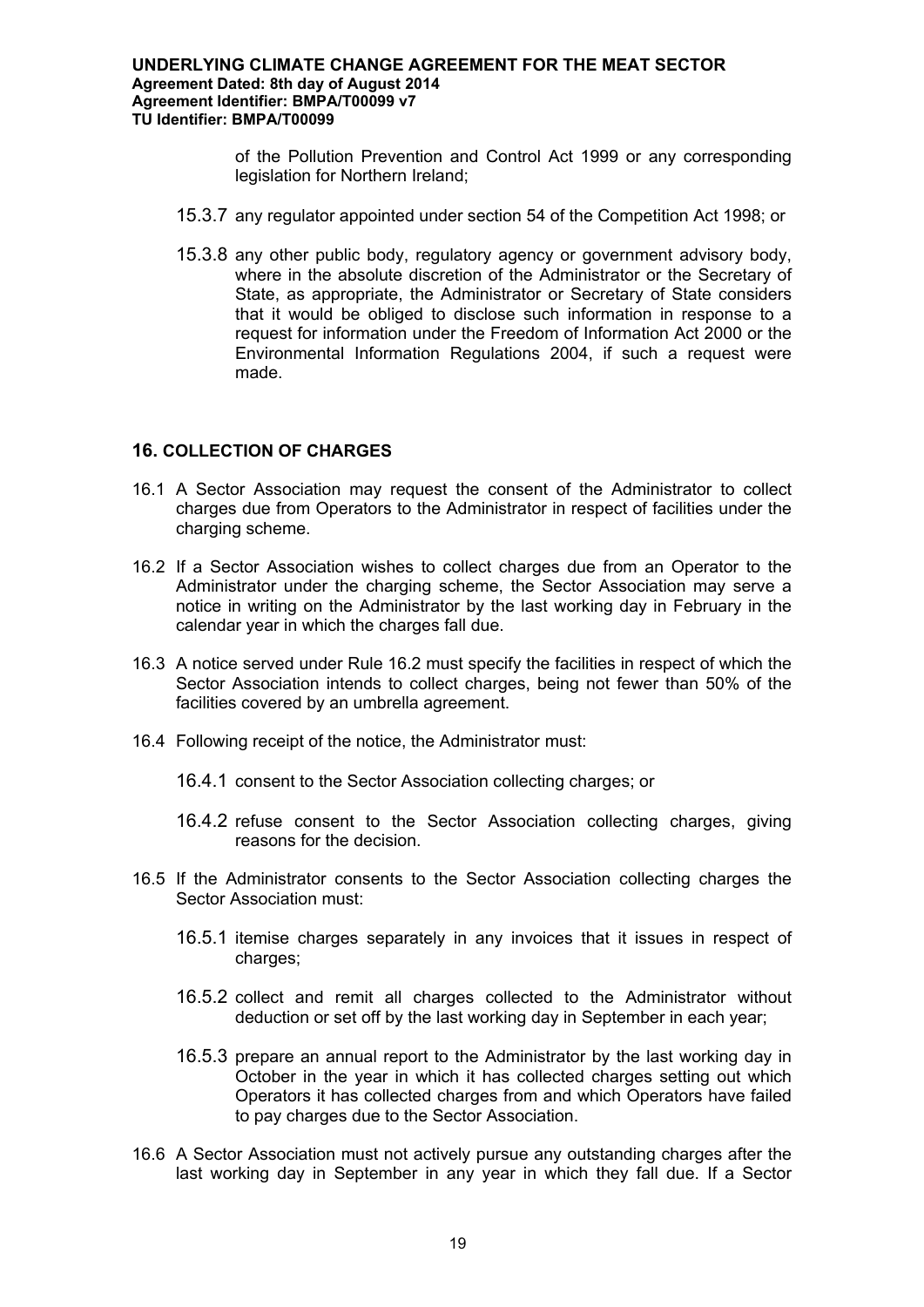Association receives charges after this date the Sector Association must accept the payment and remit this to the Environment Agency along with information identifying the Operator making the payment.

16.7 If a Sector Association fails to comply with any of its obligations under this Rule the Administrator may serve a notice on the Sector Association that consent to the Sector Association continuing to collect charges is withdrawn at the expiry of 20 working days from the date of the notice.

# **17. SERVICE OF NOTICES**

- 17.1 Any notice served under these Rules must be in writing and may be served by sending it by post or electronically.
- 17.2 The address for the service of all notices on the Administrator is:

Postal: Environment Agency Lutra House Dodd Way, Off Seedlee Road Walton Summit, Bamber Bridge, Preston, Lancs PR5 8BCX

Electronic: CCA-operations@environment-agency.gov.uk

- 17.3 The address for the service of all notices on the Sector Association is the address of the person set out in Schedule 2 to the umbrella agreement.
- 17.4 The address for the service of all notices on the Operator is the address of the responsible person.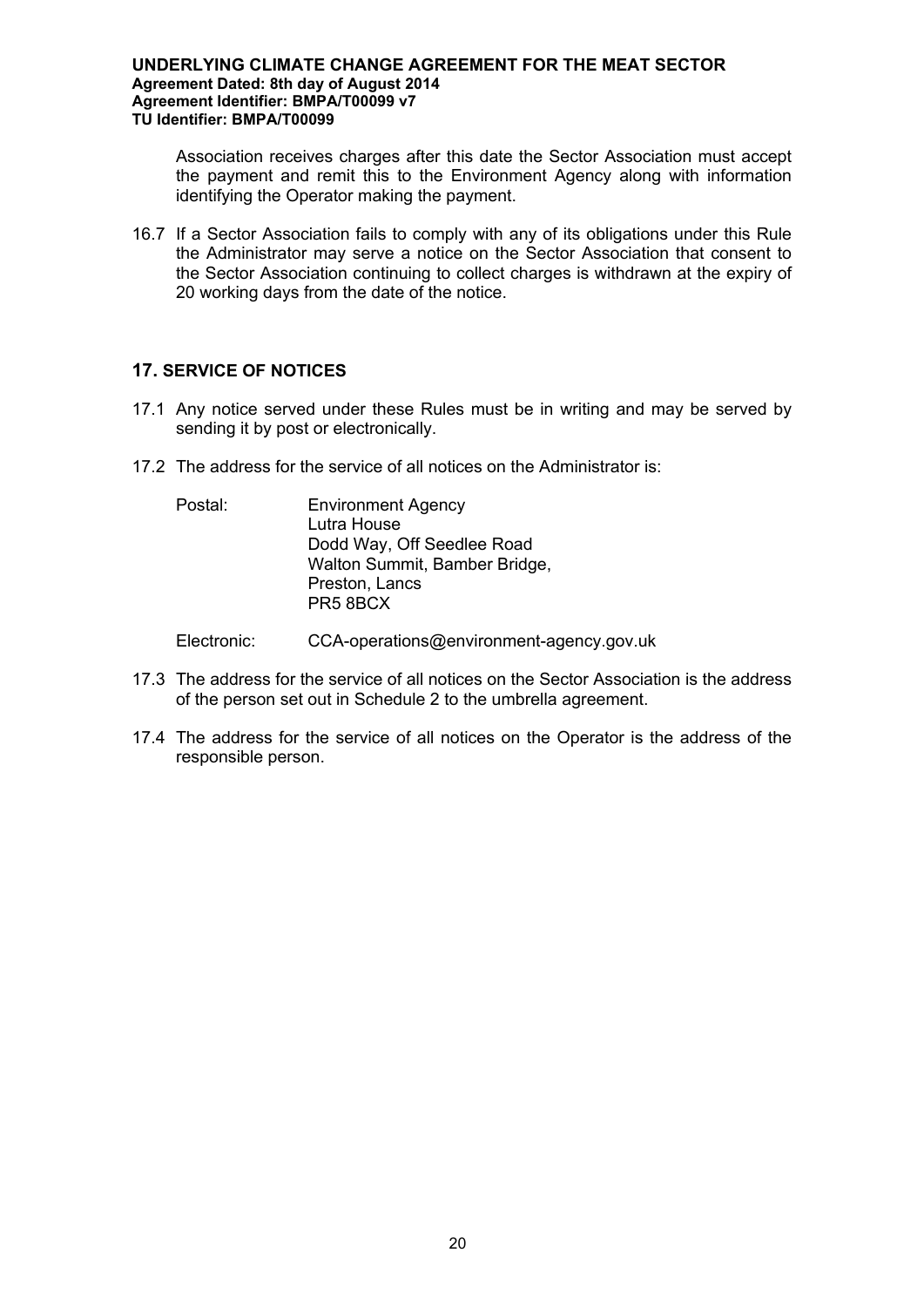### **SCHEDULE 2**

## THE OPERATOR

Cranswick Country Foods

Whose address for service of all notices under this Agreement is By post: William Wright Dock Hull HU1 2ET England

Administrative contact Mr Mark Goddard

Electronically: mark.goddard@cranswick.co.uk

# **SCHEDULE 3**

## THE SECTOR ASSOCIATION

British Meat Processors Association

Whose address for service of all notices under this Agreement is By post: 12 Cock Lane London EC1A 9BU England

Sector Contact MS. Fiona Steiger

Electronically: fs@bmpa.uk.com

### THE UMBRELLA AGREEMENT

The Agreement dated 01 Apr 2013 made between the Administrator and the Sector Association.

# **SCHEDULE 4**

## ACTIVITIES UNDERTAKEN BY A FACILITY FALLING WITHIN THE SECTOR

A facility belongs to the meat processing sector if it is a facility in which the predominant activity is the slaughtering of animals or the processing of red meat; the facility may also include standalone permanent storage buildings for controlling the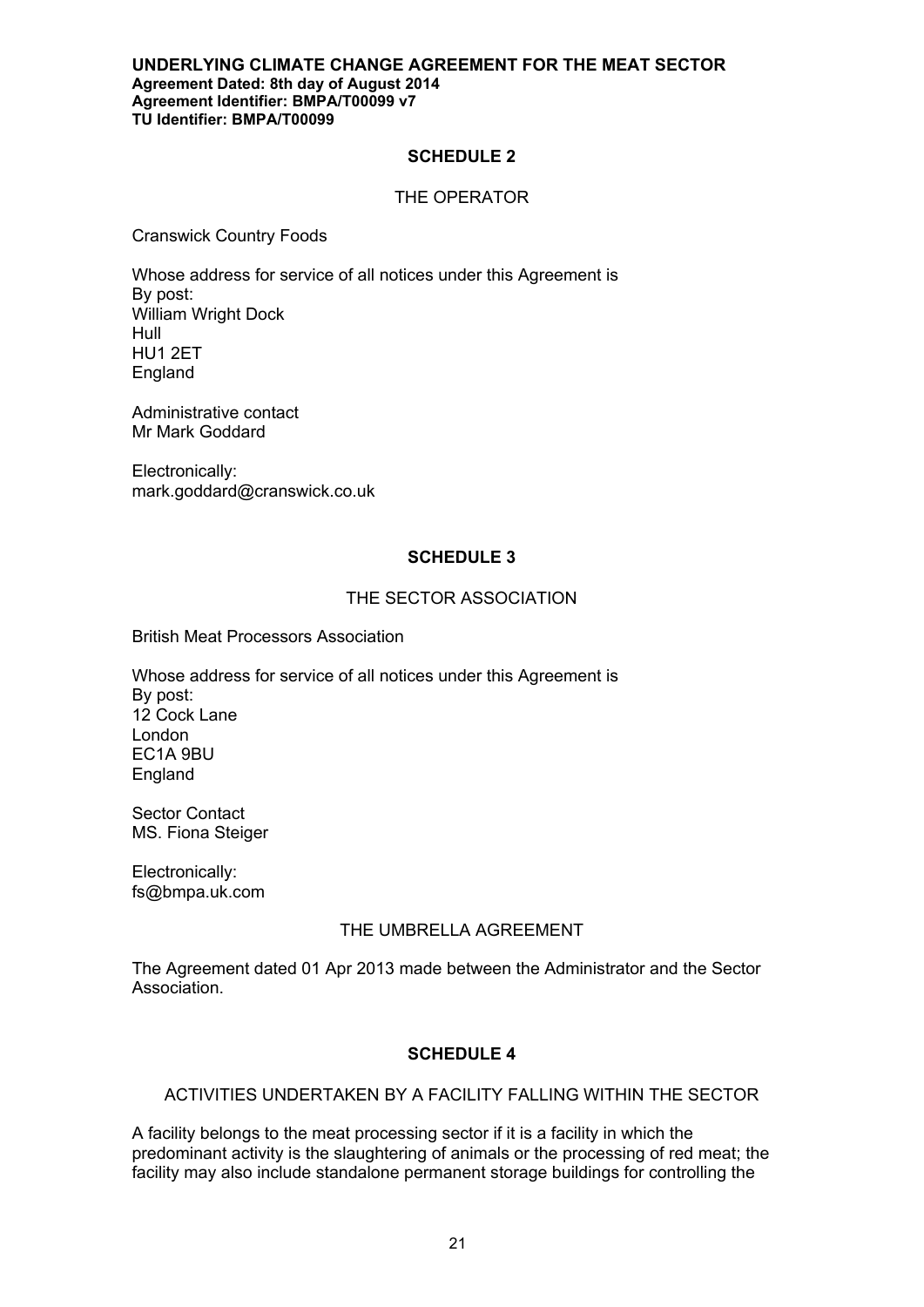inside temperature of the storage area below ambient temperature for the purposes of storing red meat, and which includes permanent machinery to cool or freeze products prior to storage or to produce ice for the purposes of storing red meat.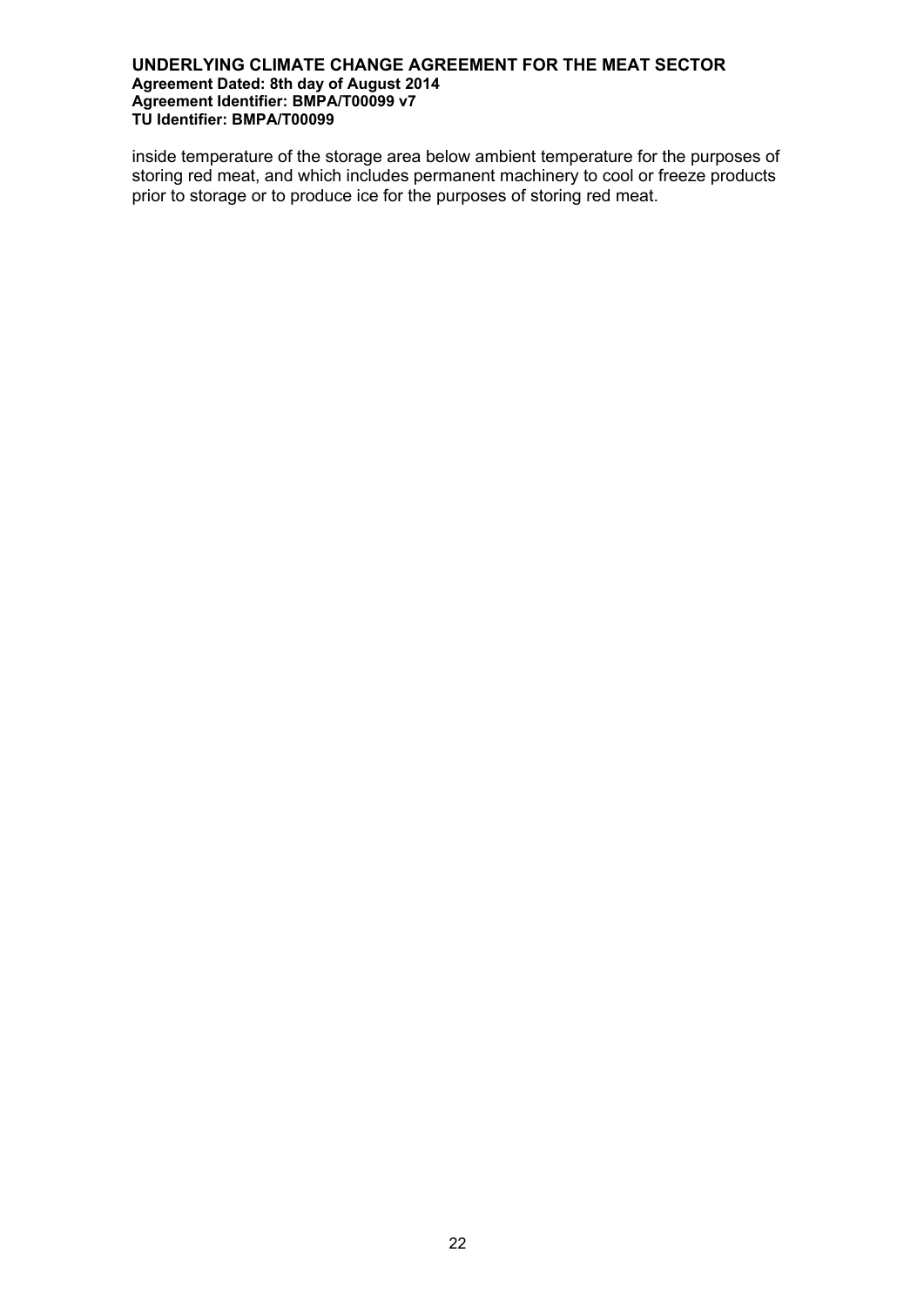## **SCHEDULE 5**

# FACILITIES TO WHICH THIS AGREEMENT APPLIES

| <b>Facility Identifier</b> | Site Name & Address                                                   | EU ETS Identification / NAP number |  |
|----------------------------|-----------------------------------------------------------------------|------------------------------------|--|
| <b>BMPA/F00102</b>         | Lazenby                                                               |                                    |  |
|                            | 76 Helsinki Road, Sutton Fields Ind Estate, Hull, HU7 0YW, England    |                                    |  |
| <b>BMPA/F00104</b>         | Cranswick Hull                                                        |                                    |  |
|                            | Staithes Road, Preston, Hull, HU12 8TB, England                       |                                    |  |
| <b>BMPA/F00105</b>         | <b>Continental Fine Foods</b>                                         |                                    |  |
|                            | Hibernia Way, Stretford, Manchester, M32 0ZD, England                 |                                    |  |
| BMPA/F00179                | Cranswick Gourmet Bacon, Sherburn                                     |                                    |  |
|                            | Seafox Court, Sherburn-in-Elmet, Leeds, West Yorks, LS25 6PL, England |                                    |  |
| <b>BMPA/F00180</b>         | <b>Cranswick Country Foods Norfolk Ltd</b>                            |                                    |  |
|                            | Brandon Road, Watton, Thetford, IP25 6LW, England                     |                                    |  |
| BMPA/F00204                | <b>Cranswick Riverside</b>                                            |                                    |  |
|                            | , Hull<br><b>William Wright Dock</b><br>, Fishgate                    |                                    |  |
|                            | , HU1 2ET, England                                                    |                                    |  |

# **SCHEDULE 6**

## TARGET UNIT TARGET

The throughput of the target unit shall be given in the following units:

tonne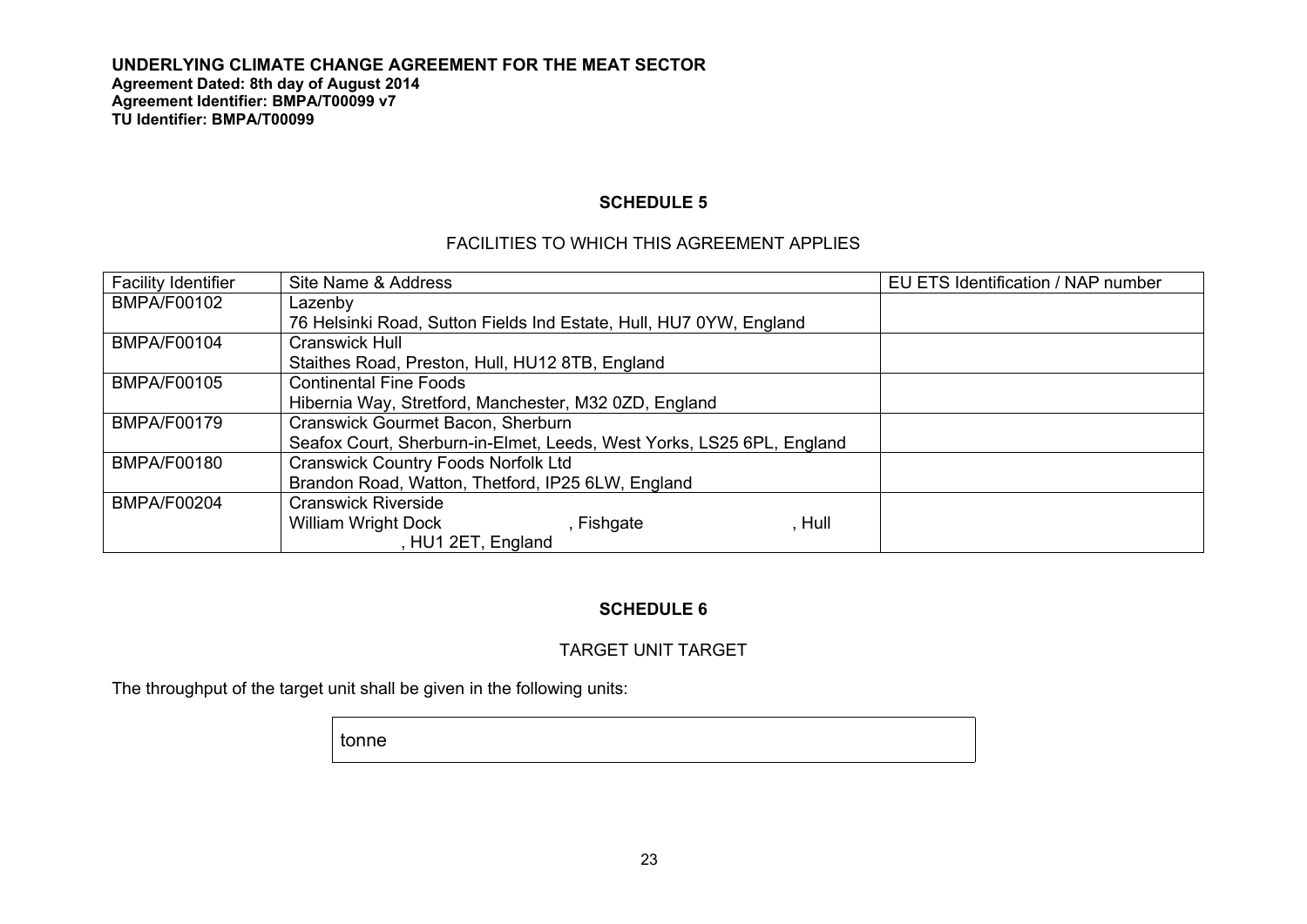The throughput of the target unit in the agreed base year was (number of units):

210,202

The primary energy consumption of the target unit shall be given in the following units:

kWh

The primary energy consumption of the target unit in the agreed base year was (number of units):

133,298,099.043

The targets are Relative in Energy:

| <b>TU Identifier</b> | Target period                    | Target in kWh/tonne                   |
|----------------------|----------------------------------|---------------------------------------|
|                      |                                  | (percentage reduction from base year) |
| <b>BMPA/T00099</b>   | January 2013 to 31 December 2014 | 589.195                               |
|                      |                                  | (7.088%)                              |
|                      | January 2015 to 31 December 2016 | 573.271                               |
|                      |                                  | $(9.599\%)$                           |
|                      | January 2017 to 31 December 2018 | 557.347                               |
|                      |                                  | $(12.110\%)$                          |
|                      | January 2019 to 31 December 2020 | 541.423                               |
|                      |                                  | (14.621%)                             |